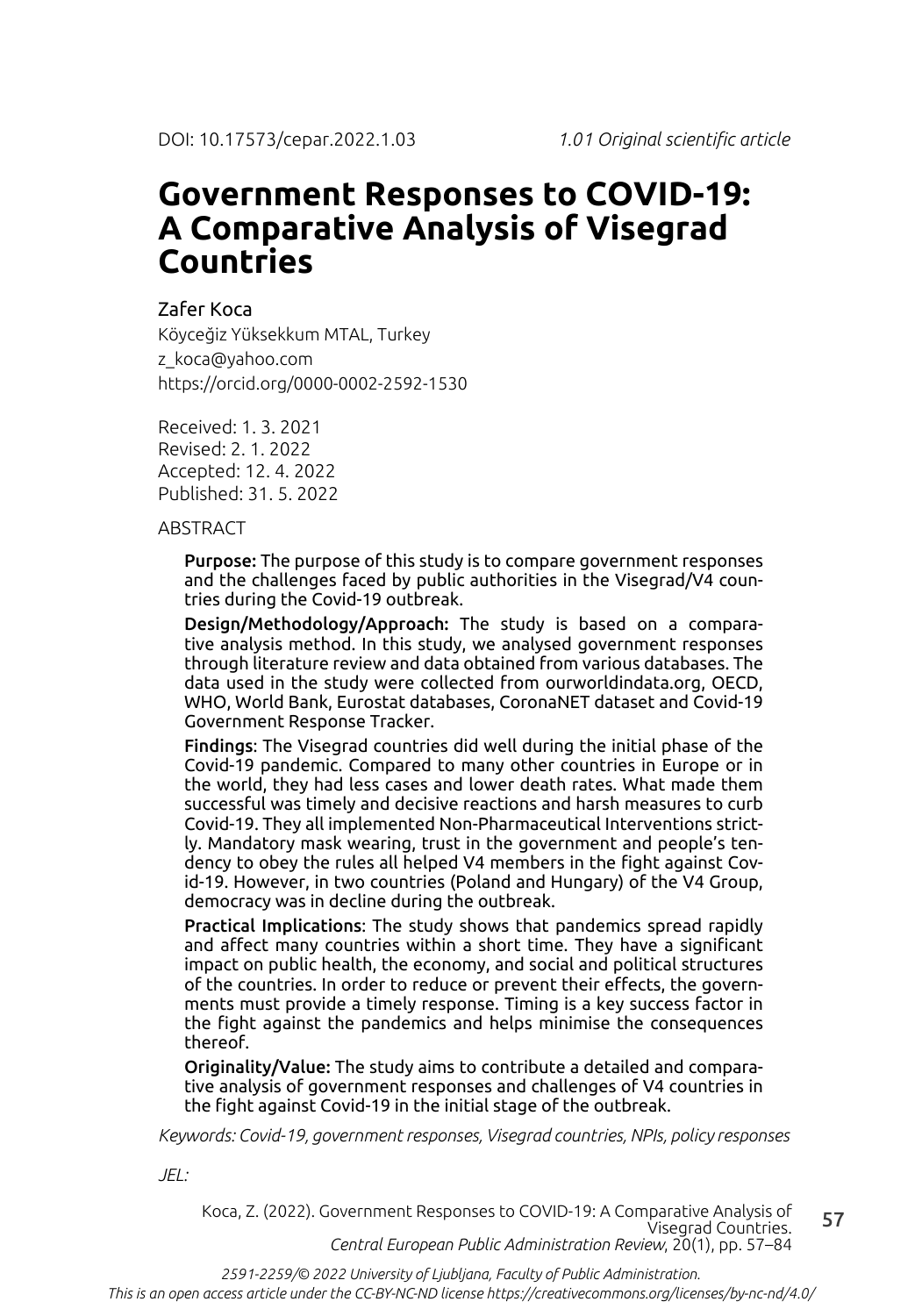# 1 Introduction

Human beings have undoubtedly witnessed various pandemics which affected different parts of the world. Many people died because of these outbreaks. Although the results or effects were different, in general, they emerged as a global problem. However, in terms of the country and population it affects, the Coronavirus (Covid-19/SARS COV-2/Novel Coronavirus) pandemic is the most important of all. The outbreak is still ongoing and there is uncertainty about when it will end. COVID-19 (SARS-COV 2), a member of coronavirus family such as the SARS (South Asian Respiratory Syndrome) and MERS (Middle East Respiratory Syndrome) outbreaks (Şencan and Kuzi, 2020, p. 364) faced by the world since early 2000s, first emerged in Wuhan Province of China (Lee et al., 2020, p. 364) as clusters of pneumonia cases (Chen et al.., 2020, p. 507) in the last quarter of 2019. Although the source or the origin has not been fully identified, the virus is thought to be emerged at a fish market in Wuhan, China (Zhu et al.., 2020, p. 728; Zu et al., 2020, p. E15; Lu et al., 2020, p. 401).

After the first case identified in China on 12 December 2019, it started to spread the other countries within a short time. When they informed World Health Organization (WHO) about the virus, it was already late. Like Chinese government, WHO was slow in declaring the coronavirus as a pandemic, too. WHO first watched the process and declared the Covid-19 outbreak as a "Public Health Emergency of International Concern (PHEIC)" after more than 200 people died on January 30, 2020 (Mahase, 2020, p. 1). As it was getting worse than expected, about one and half month later WHO officially declared COVID-19/SARS-COV 2 as pandemic (WHO; 2020a). At that time there were 126,714 cases and 4,616 deaths across the globe. After WHO declared COVID-19 as pandemic, the governments started to take measures in order to stop or reduce the cases and deaths in their countries. As pandemics are different than the other crises or diseases and it is difficult to form a policy response, the governments' responses varied among the countries. That is quite normal because most of them haven't encountered such a crisis before so they have no idea what to do or how to respond to it. After a while, as they began learning the dynamics and the characteristics of COVID-19, they started to implement Non-Pharmaceutical Interventions (NPIs) that is also known as public health interventions.

There are various publications for government or policy responses of Visegrad (V4) countries to Covid-19. Sagan et al. (2021) analysed and compared the health policy responses of V4 members during first phase of Covid-19. By using the data from Health Policy Response Monitor they focused on the similarities of V4 members. Drinóczi and Bień-kacała (2020) discussed the Covid-19 Acts or pandemic related regulations in Poland and Hungary. They note that both countries tried to manage the process in an illiberal way. Especially, Hungary was an example of autocracy. Túri and Virág (2021) compared and evaluated the public health policies and pandemic management as well as social and economic outcomes of V4 countries and South Korea during Covid-19 pandemic. They found that South Korea did quite well in the fight against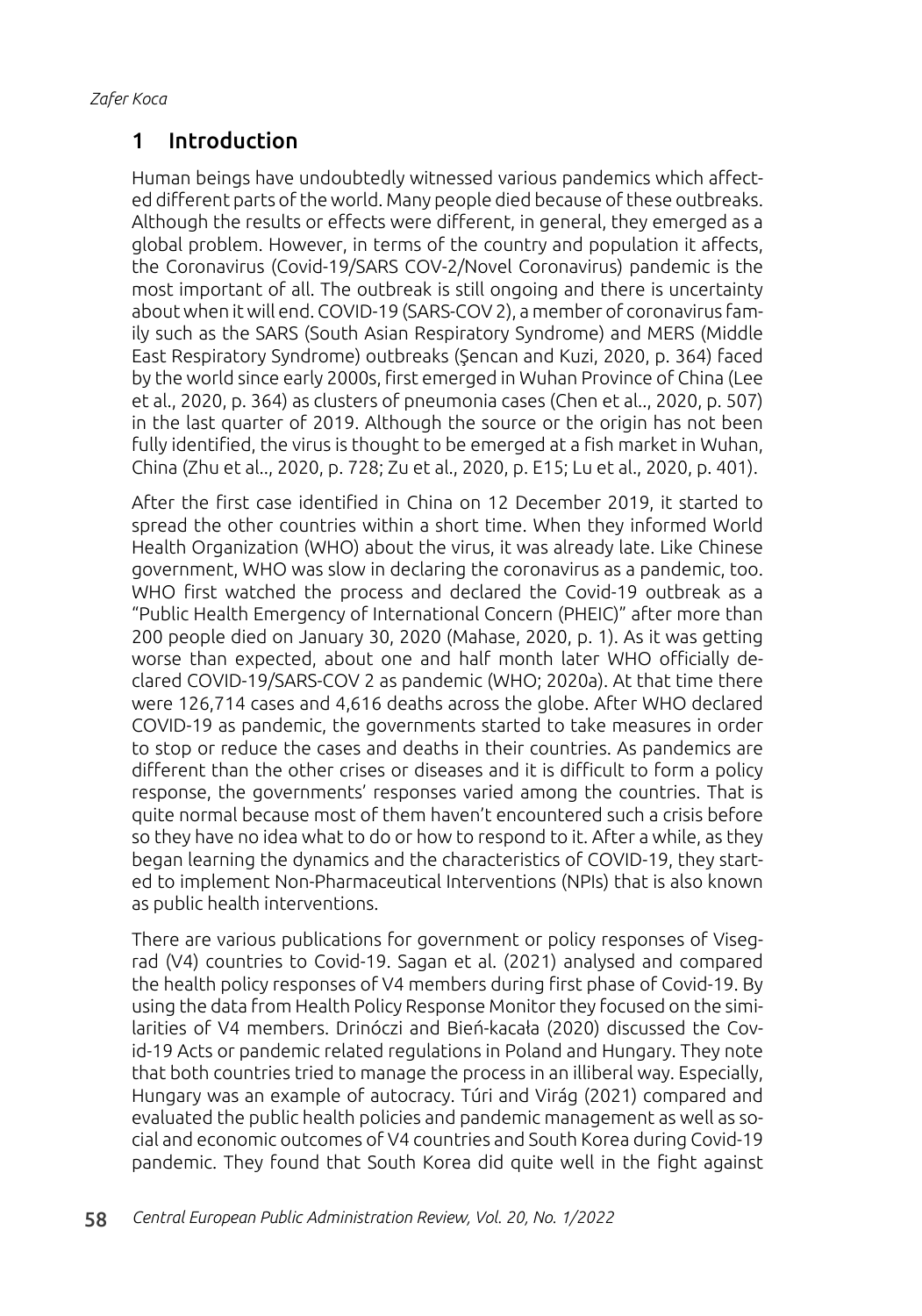Covid-19 owing to the appropriate combination of NPIs and advanced health system. Although V4 countries did well, they need to have a well-functioning surveillance system, comprehensive testing strategy and transparent government communication. In their conference paper, Kovács and Zsigmond (2020) analysed the economic effects of Covid-19 on V4 countries for the Spring period of 2020 that is the first phase of the outbreak. According to the study V4 countries really felt the effects of Covid-19 economically. The decline in GDP was significant and many people lost their jobs. In their comprehensive literature review, Chubarova et al. (2020) analysed and identified the critical factors in success/failure of public policies focusing on fighting the spread of COVID-19 pandemic in Czech Republic, Russia, and the Slovakia. They analysed the policy responses and found that timing of public policy responses and success in motivating compliance may be critical factors in containing the pandemic. Aidukaite et al. (2021) discussed the social policy responses to Covid-19 in Central and Eastern European countries including Poland, Hungary and Slovakia. The mentioned study shows us that governments in V4 countries reacted to the COVID-19 crisis by providing extensive protection for jobs and enterprises. The authors found that "*social policy responses to the first wave largely depended on precious social policy trajectories as well as the political situation of the country during the pandemic".*

This paper aims to discuss the government responses of V4 countries to Covid-19 and the challenges they faced during the outbreak in a comparative way. After introduction part, the study is structured as flows: In section two we give theoretical background. And then we give a brief information about Covid-19 in V4 countries. After methodology section, we focus on the government responses of V4 countries and challenges that they faced in the fight against Covid-19. At the last section, we analyse and discuss the findings. This study covers only the initial phase of Covid-19 outbreak.

# 2 Theoretical Background: Non-pharmaceutical interventions (NPIs) as a response to Covid-19

Pandemics have been a problem for humanity throughout history as they affect the whole society in many ways. Microorganisms, which are effective in spreading diseases, can spread rapidly via various ways i.e. humans. Especially today, modern and advanced transportation facilities have both facilitated and accelerated the spread of viruses. Pandemics emerged as a result of the rapid progress of outbreaks and the spread of them to a wider area than the country where they originated in.

The effects of pandemics were devastating and millions of people died. Hundreds of thousands of people have also died in the ongoing COVID-19 pandemic. In addition to public health, its impact on the countries' economies has been devastating. In order to prevent this, governments implemented various measures. Besides the political structures of the countries and the values that the decisions are based on, there are other factors affecting the policymaking process in implementing those measures. The initial conditions of the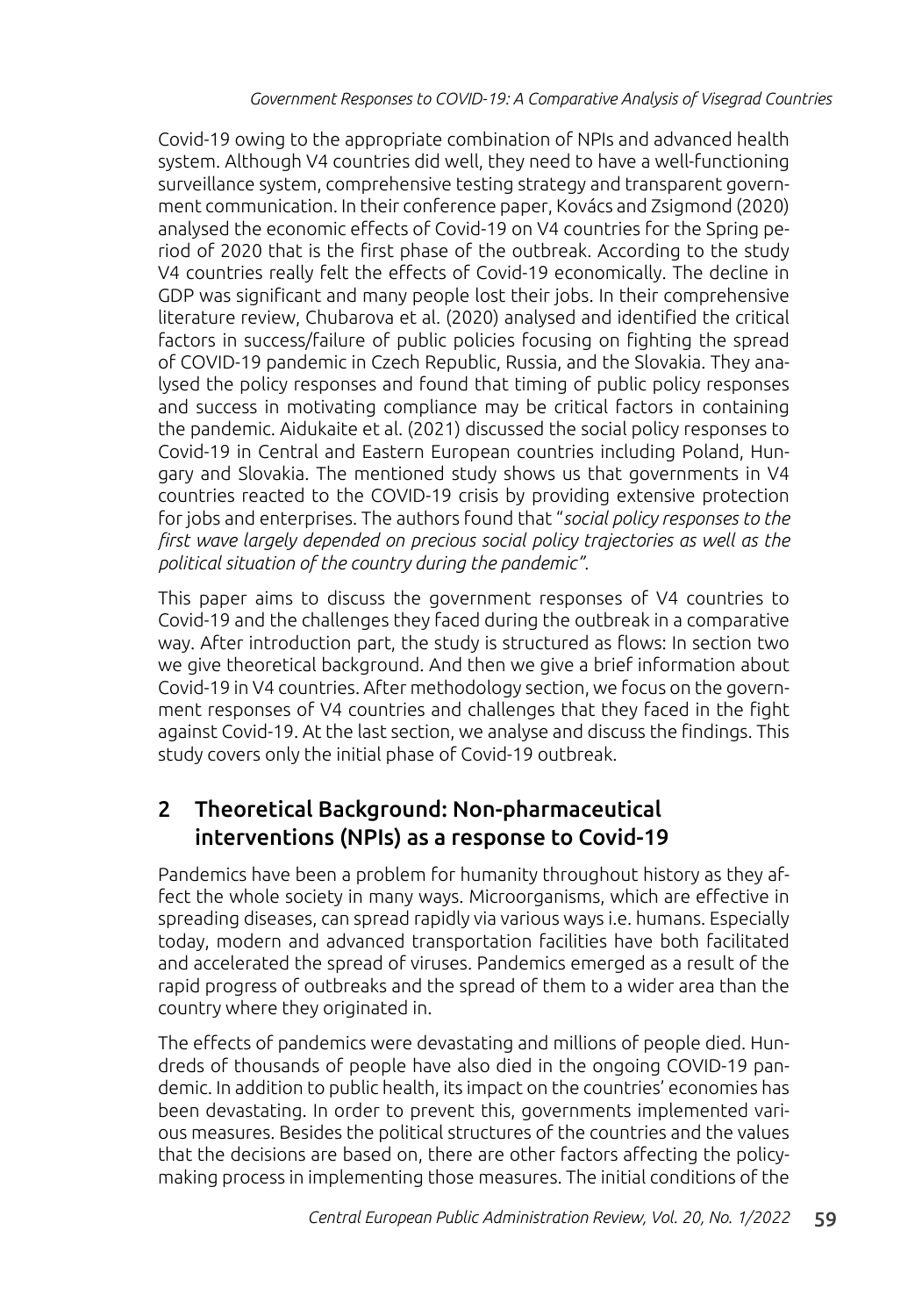pandemic and its early development, the global and regional connections of countries, in particular, the proximity or connection with the country/s that are the epicentre of the pandemic, culture of the countries (local or national) are some of these factors (Anttiroiko, 2021, p. 3). Efficient pandemic management is crucial. During the pandemic management government or the public administration must consider everything such as Non-Pharmaceutical Interventions, international trade and travel, economic consequences of the pandemic. They must find solutions for these problems on time. Pandemic management must also involve a vast majority of the population in order to be successful (Migone, 2020, p. 260).

During a severe pandemic, several measures are used to prevent or halt the spread of an outbreak. One of them is to introduce pharmaceutical (drug) interventions such as vaccines and anti-viral drugs and the other one is Non-Pharmaceutical Interventions (NPIs) that are applied in cases where there are not enough vaccines and drugs or the treatment of the disease/outbreak is not yet known. NPIs are the mostly and frequently used ones that both individuals and households and communities can implement. By implementing these measures, the rate of person-to-person transmission of the virus can be reduced and thus prevent the burden of an outbreak on health systems and public health (paho.org). NPIs may delay the start of a pandemic, or if the pandemic has already started, they may prevent or delay its peak enabling health authorities to prepare for the outbreak. Due to the implementation of NPIs, the transmission of the virus in the community can be reduced, which is useful especially for health systems with limited resources or capacity. They can reduce the overall morbidity and mortality rate even if NPIs do not reduce the total number of cases in the outbreak (WHO, 2019, p. 8). NPIs include isolation of sick people from human and environmental cleanliness (hand washing, hand and surface hygiene, wearing a mask), contact tracking, quarantine of infected people, social distance, travel restrictions, closing schools, churches and workplaces, and banning people from gathering (Lai et al., 2020; Ferguson et al., 2020, p. 20). However, the main condition for the success of such interventions is the early and effective implementation at the onset of the pandemic. Otherwise the chance of success decreases (Nunan and Brassey, 2020, p. 1-8). In general, it is best to wait until there is a cluster of cases of severe disease in the country or the region. Interventions must be proportionate. If they are implemented too early, especially social distancing policies (interventions) in the community level, they may cause job and income losses. If they are implemented too late, then virus may rapidly spread causing deaths. So governments must be very careful on implementing NPIs (paho.org).

Today, three different NPI strategies, including containment, mitigation and suppression, are adopted and implemented (Hossain et al., 2020). Containment measures are applied to prevent the infection and spread of the disease. It is also a method applied when the first cases are detected to save time on the health system to make preparations for patients and to wait for the development of vaccines and effective interventions (Lai et al., 2020). Mitigation measures are used when the number of cases increases and the possibility of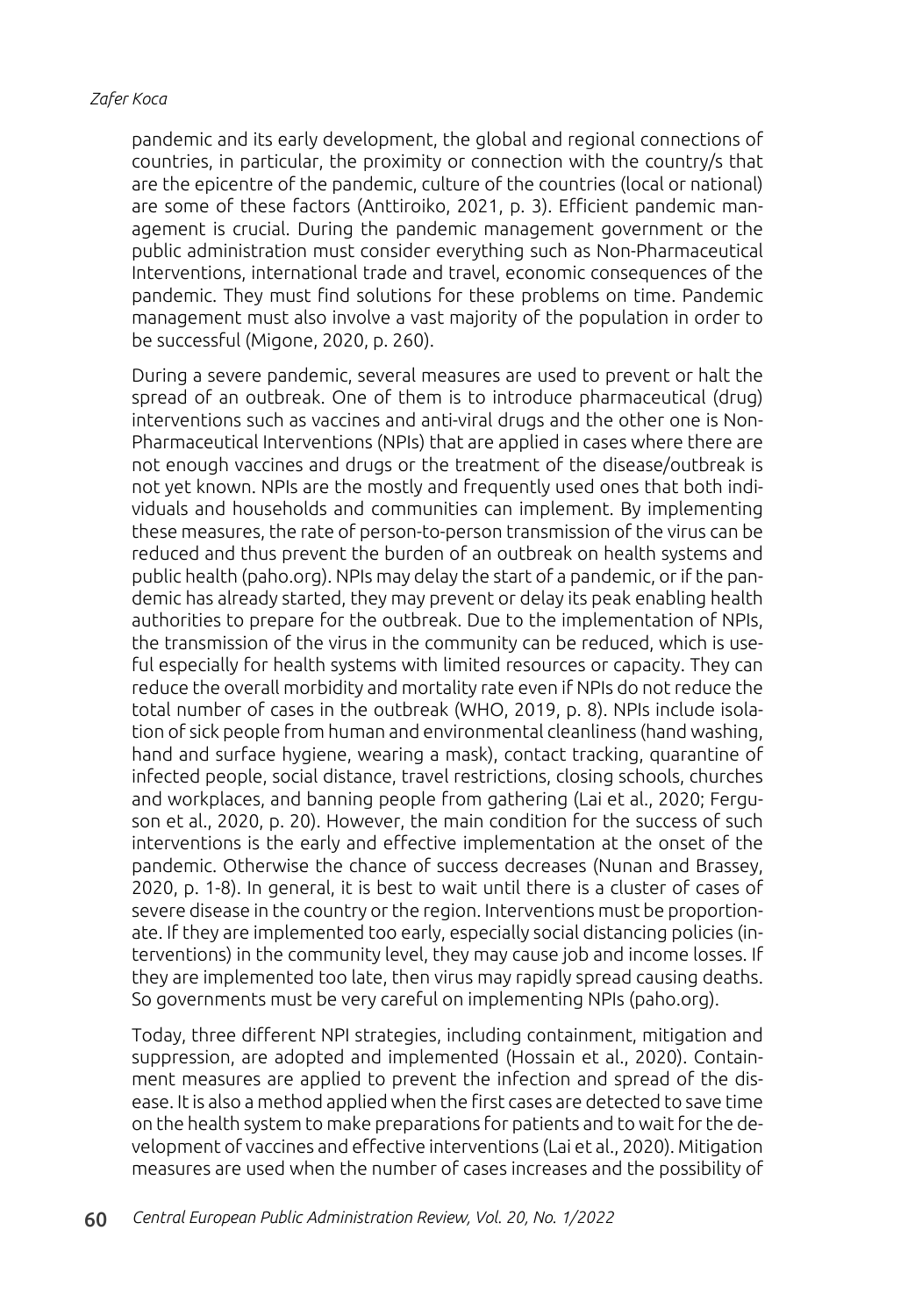finding a relationship between cases is complex. A mitigation strategy is not aimed at cutting off transmission entirely, but rather to slow or reduce the health impact of an outbreak on mortality and the collapse of the health system (Ferguson et al., 2020, p. 20). The mitigation strategy is likely to be high in terms of the risk of the fact that this strategy is applied because of the serious illness or death. The suppression strategy aims to reducing the number of secondary cases produced by each case (Patino-Lugo et al., 2020, p. 3). The suppression strategy has significant effects on health and well-being both in the short and long term.

# 3 Confrontation: First wave of Covid-19 in Visegrad countries

Compared to other EU members, Visegrad countries felt the effects of Covid-19 later. Covid-19 arrived at V4 members over a month later than the first confirmed case in Europe. Covid-19 related cases were seen in the group members at almost the same time (the first week of March). Among the Visegrad (V4) group, the first country where the Covid-19 outbreak was detected was the Czech Republic. Then the cases were also detected in Poland (Guasti, 2020, p. 53; gov.pol; usnews.com) and Hungary on March 04 (Röst et al.., 2020, p.15) and finally in Slovakia on March 06 (Nemec and Spacek, 2020, p. 839; Nemec, 2020; Donicova, 2020, p. 729). The first confirmed cases were detected in those who returned from abroad or had a contact with them. The first cases in the Czech Republic were in three people linked to Northern Italy (Brom et al.., 2020; Komenda et al.., 2020; Guha et al.., 2020), The first case in Poland was identified in a 66-year-old man returned from a visit to Westphalia (Germany) to Świecko by bus and from there to Cybinka by private vehicle. (Szymczak, 2020). The first cases in Hungary were detected in a 27-year-old university student (Röst et al.., 2020, p. 13), who was studying and residing in the country and recently returned from Iran and a doctoral student returned from Iran. The first confirmed case in Slovakia was a 52-year-old male patient who did not travel anywhere but he was estimated to have contracted the virus from his son who visited Venice, Italy on February 14-15, 2020 (Slovak Spektator, 07 March 2020). Because his son's test result was positive and he was quarantined.

In V4 countries, the pandemic was slower than in many European countries and the effects were relatively weaker. After the first case detection in the group countries, the increase of cases followed a fluctuating course and peaked in April and then declined again except Poland. At the end of March totally 6,474 cases were detected, including 3,308 in the Czech Republic, 2,311 in Poland, 492 in Hungary and 363 in Slovakia. As of May 31, there were 23,786 cases in Poland, 9,268 in Czech Republic, 3,876 in Hungary and 1,521 in Slovakia. Mortality rates were at lower levels than in many countries, too. Death tolls, which were very low at the end of March, increased in April and started to decrease again in May. On May 31, there were totally 1,938 deaths, that were 1,064 in Poland, 526 in Hungary, 320 in the Czech Republic and 28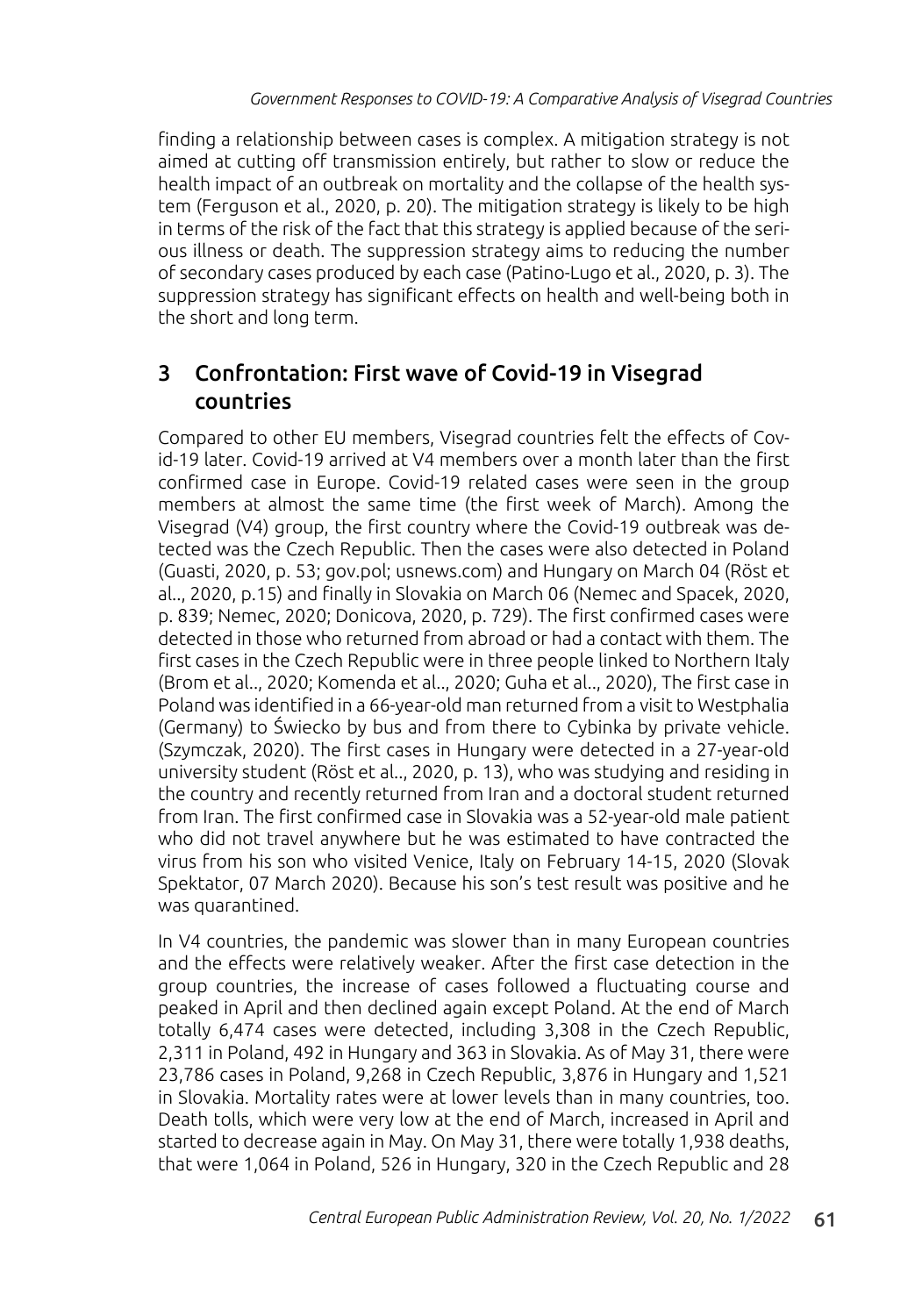in Slovakia (ourworldindata.org). Slovakia, in particular, has the lowest mortality rates not only among its peers but also within the EU (Gerbery, 2020).

| Country        | Cumulative<br>Confirmed<br>Cases | Cumulative<br>Confirmed<br><b>Deaths</b> | <b>Case-Fatality</b><br>Rate | <b>Test Per</b><br>1000 |
|----------------|----------------------------------|------------------------------------------|------------------------------|-------------------------|
| Poland         | 23.786                           | 1.064                                    | 4,5 %                        | 22,10                   |
| Czech Republic | 9.268                            | 320                                      | 3,5%                         | N/A                     |
| Hungary        | 3.876                            | 526                                      | 13,6%                        | 19,23                   |
| Slovakia       | 1.521                            | 28                                       | 1.8%                         | 31,66                   |

### Table 1. Cases, Deaths, Tests and Case-Fatality Rate During First Wave (31 May 2020)

Source: ourworldindata.org

# 4 Methodology

Our paper based on a comparative analysis. This paper focuses on government responses of V4 countries to Covid-19 in a comparative way. As government responses, we discussed Non-Pharmaceutical Interventions (public health responses). This study also aims at explaining the challenges V4 countries faced during the pandemic. The period (timeframe) of government responses in this paper is between January 01 and May 31, 2020 which is also known as the first wave (Spring period) of the outbreak. We believe that this timeframe is long enough to analyse responses of the V4 Countries.

Data on Covid-19 cumulative confirmed cases, cumulative confirmed deaths, case-fatality rate and tests per 1,000 people were collected from the ourworldindata.org that is sourced by the Coronavirus Resource Centre of Johns Hopkins University and operated by Oxford University. For the responses of V4 countries to Covid-19 outbreak, we used the secondary sources such as articles from ScienceDirect, Google Scholar, PubMed, Web of Science (WoS); newspapers or institutional reports and Covid-19 and health related data from WHO, IMF and OECD databases. For the policy responses in V4 countries and other EU countries in order to make a comparison, we used ourworldindata.org, CoronaNET and Covid-19 Government Response Tracker (OxCGRT) databeses. While we were selecting sources for this article, we decided some inclusion criteria which are as follows: the publications should contain Covid-19 management of our selected countries, the countries' health systems, the functions and responsibilities of the organizations of outbreak management, policy responses of the countries to the pandemic. We excluded the publications that are not related to pandemic management and that don't include good strategies for the fight to Covid-19.

There are several reasons for choosing V4 countries. First of all, these countries have a common history. Because of their geographical location, they are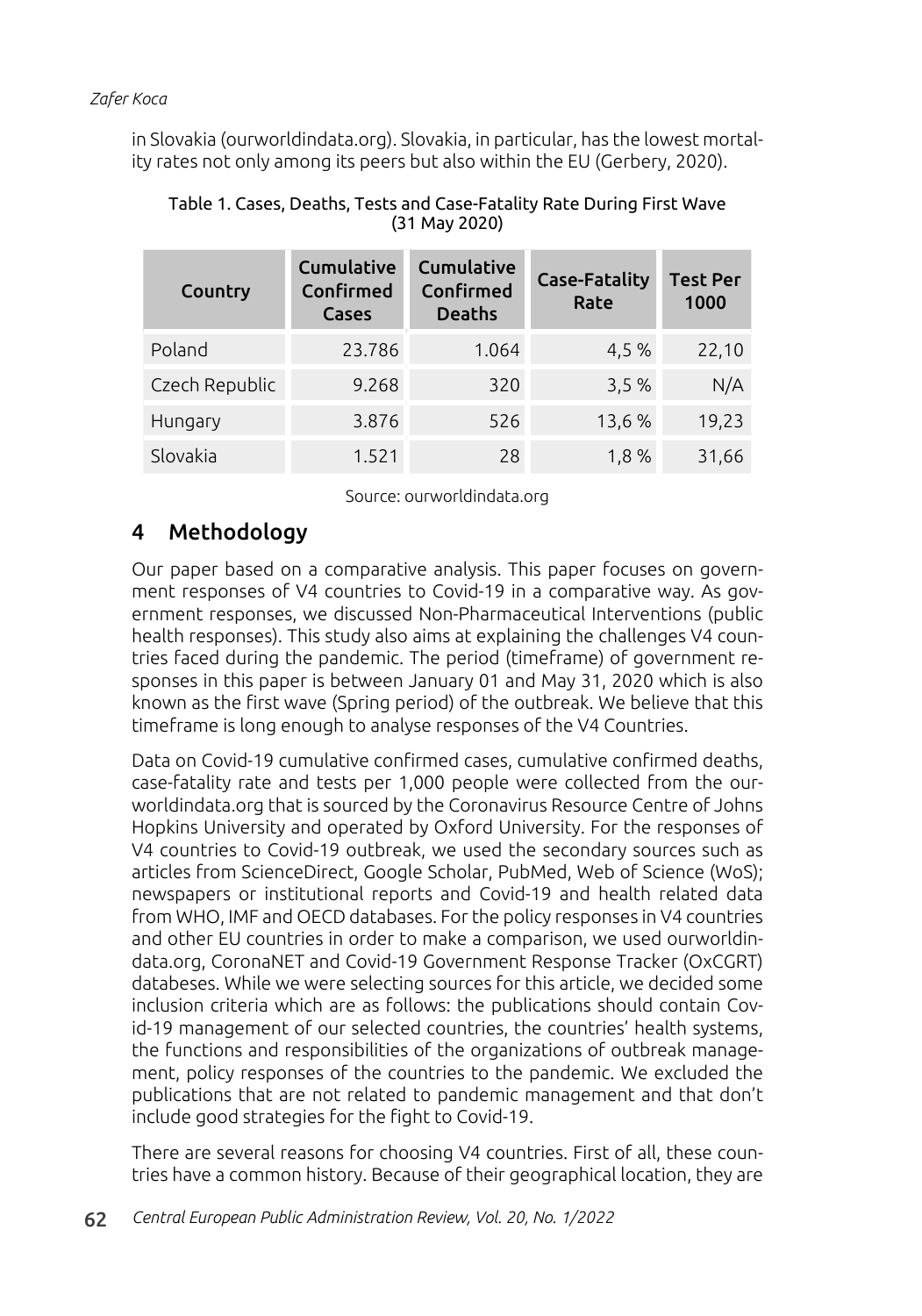often known as Central and Eastern European nations. Because of these characteristics, they have relations with EU countries such as Germany, Austria and non-EU countries such as Ukraine. All of these countries are high-income countries with a very high Human Development Index. V4 countries are at the forefront both in Europe (5th) and in the world (8th) in terms of exports and imports. In addition, V4 countries rank high not only in the EU but also in the world in terms of national income per capita. They are similar to Central and Eastern European countries in many respects, so the results here may be useful for other countries in the region.

Although V4 countries are governed by populist leaders, they differ from each other in the style of leadership. Hungary and Poland, in particular, have further accelerated the transition to illiberal democracy (also called as autocracy) that they started before the pandemic, along with the Covid-19 pandemic. For Hungary in particular, this presented a great chance to gather power and rule the country with the decrees. Although the situation in the Czech Republic and Slovakia is not that bad, there is still a risk. Therefore, comparing the measures taken by populist leaders who adopt such different management styles to prevent the pandemic and evaluating their effectiveness has also become important and worth discussing.

V4 countries, like many other countries-especially Europe and EU countries have not previously encountered a situation similar to Covid-19. However, a study on OECD countries by Sebathu et al. (2020) found that countries that have adopted the democratic style of governance (this is controversial for Poland and Hungary) followed each other's positive decisions. Therefore, it would be useful to examine the reactions of these countries in such a situation. Most importantly, they gathered these countries under one roof. The policies implemented by these countries can also provide us with information in terms of the functioning and compliance of the union (group). As we focus on discussing the similarities, differences and challenges of the policy responses of V4 countries, we try to find answer to the following research questions (RQ).

RQ1: How do the government responses differ in V4 countries?

RQ2: Why are the government responses similar or different in the group countries?

RQ3: What challenged the V4 countries during the fight against to Covid-19?

# 5 Results

# 5.1 Government responses to the pandemic in V4 Countries

After the declaration of Covid-19 as a *"pandemic"* by WHO on March 11, 2020, the governments started to take "Non-Pharmaceutical Interventions (NPIs)" to slow down the pace of the pandemic and minimize its effects (Lewnard and Lo, 2020) as mentioned above. To do that governments rapidly started to implement various measures such as travel restrictions, border closures,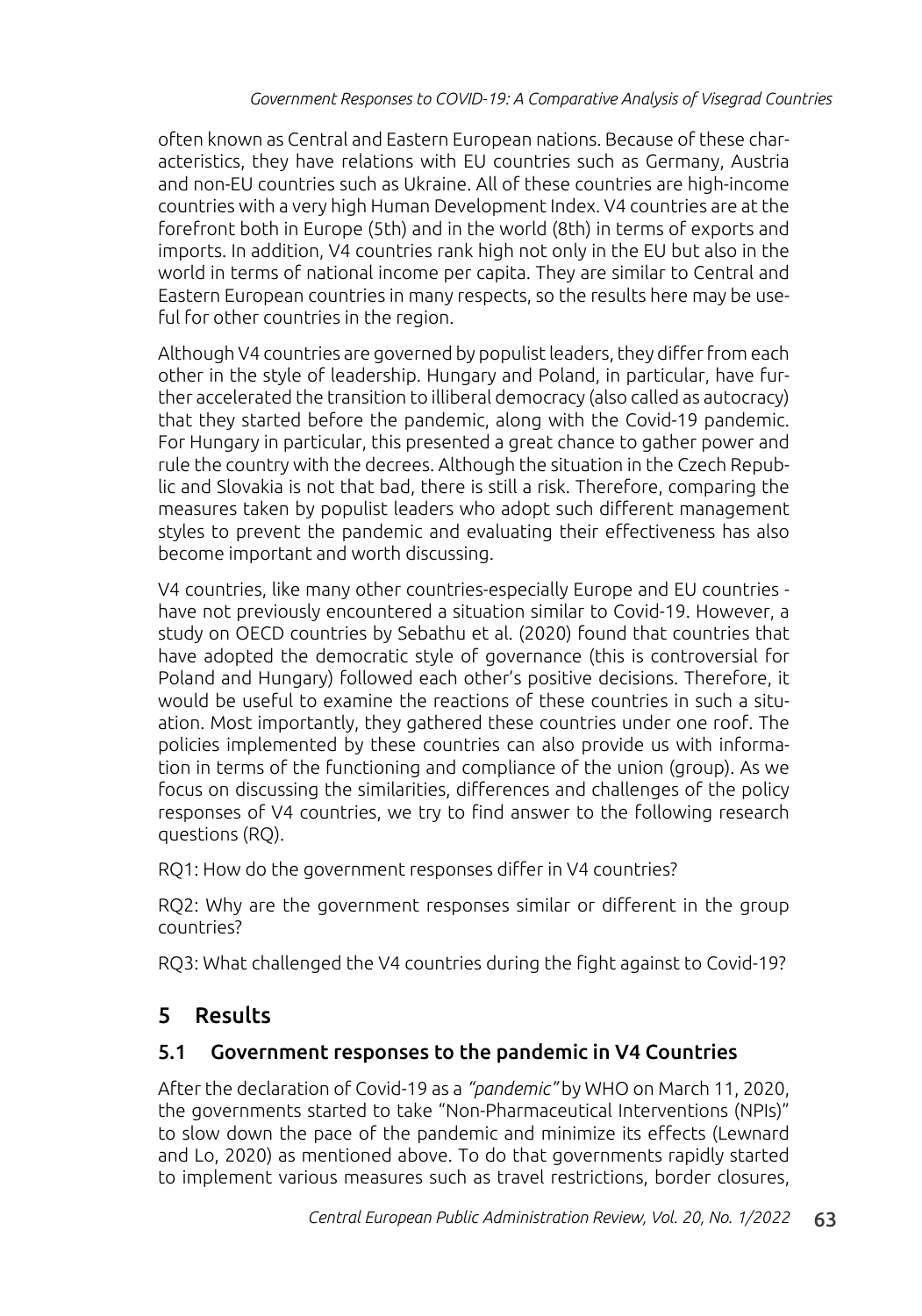closure of workplaces, bans on public or religious gatherings, mandatory mask-wearing, curfew or lockdown (Desvars-Larrive et al., 2020, p. 2; Correia et.al., 2020). While implementing NPIs, some governments (as China) used Restrictive/Suppression Strategy which includes more rigid and central to local measures, some such as the UK and the USA used Permissive Strategy that is softer and doesn't contain harsh interventions. The others such as Hong Kong, Japan, Singapore preferred Hybrid Strategy that is the mixture of two above (Travica, 2020).

In our sample countries, in order to reduce the spread of the virus and to minimize deaths, as in many other countries, *"hybrid strategy"* and its various methods were applied, except for some minor differences. The rationale to choose this strategy and especially the NPIs was that the outbreak had a feature that can be easily transmitted through respiratory droplets, and the only way to prevent it was to implement NPIs at that time. This method, especially human mobility restriction, isolation and quarantine practices, gave successful results (albeit with a delay) in China where the outbreak was first emerged (Kraemer et al., 2020; Voko and Pitter, 2020; Vinceti et al., 2020; Alfano and Ercolano, 2020) have prompted V4 countries, like many others, to implement the same method to stop transmission and reduce the burden on the health system. V4 countries, like other EU members, unlike Asian countries (they have experienced SARS, MERS beforehand), have not experienced a largescale pandemic like Covid-19 since the Spanish Flu. Because of this lack of experience, the governments have begun implementing similar practices or measures implemented around the world in the Covid-19 outbreak. In addition, European countries' trust in each other in their policy practices (Sebatu et al., 2020) has been influential in implementing similar policies and therefore NPIs. Moreover, as there was no vaccine or vaccine development studies in the group countries, NPIs were the best as they were accessible, affordable and effective. We can group the NPIs in V4 members into three categories as in WHO paper (2019). These are as follows;

- 1. Travel related measures (travel advice, entry and exit screening, internal travel restrictions and border closure).
- 2. Social distance measures (school and workplace closures, quarantine of exposed persons, contact tracing, isolation of sick people; bans of gathering, meetings etc.),
- 3. Personal protective measures (hand hygiene, face mask and other personal protective equipments),

The governments first introduced travel related measures because mobility may cause the rise of the cases. So as to reduce human mobility and mitigate the Covid-19 outbreak, many European countries including V4 members followed the guidelines of European Commission (Linka et al., 2020, p. 711). They introduced travel restrictions within and outside the country by closing the borders to certain countries such as China, Iran, Italy. The V4 countries were among the first countries that closed their borders in Europe (Sagan et al., 2021, p. 5). The V4 members also started to test the people at the airports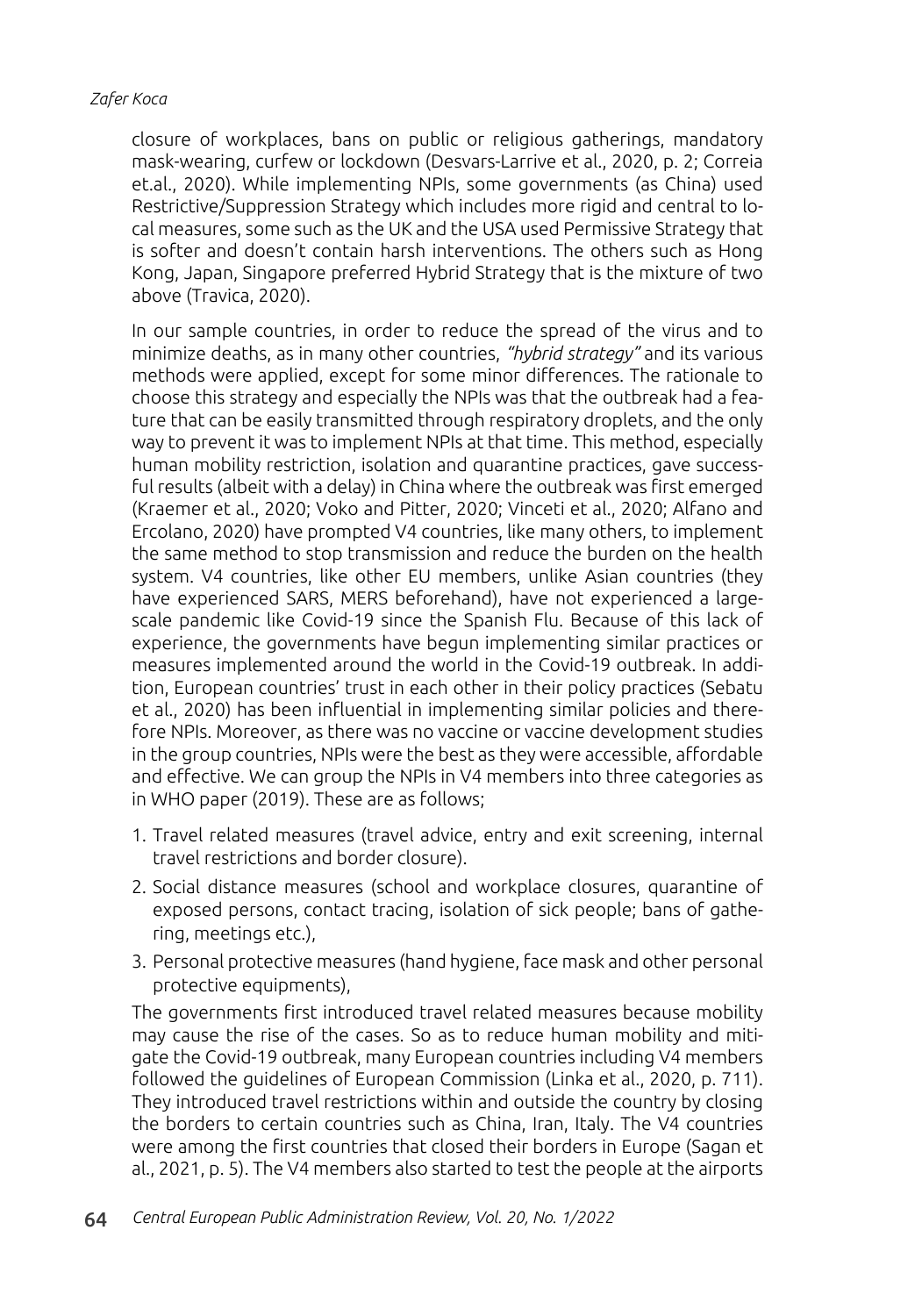coming from abroad and they were kept in quarantine for a certain period of time. A 14-day mandatory quarantine for people returning from certain regions of Italy on March 06 in the Czech Republic (Radio Prague International, 03 June 2020), for everyone returning from abroad in Slovakia (uvzsr.sk) and all citizens coming from abroad for 14 days in Poland (Filonchyk et al., 2020, p. 2). Polish government also advised her citizens not to do unnecessary flights and travels within the country and to nine countries, including Northern Italy, China, Iran and South Korea, unless necessary (Pinkas et al.., 2020, p. 2). The Czech Republic closed its borders on March 16 (GOV, 2020; Brom, et al.., 2020, p. 2), Slovakia on March 12 (uvzsr.sk), Poland on March 13 (Pancevski and Hinshaw, 2020) and Hungary on March 16 (Guasti, 2020). Bans on all personal international flights, train and bus travel, and unnecessary international travel as of 12<sup>th</sup> of March 2020 was the strictest measures implemented by the Slovak Government in Europe.

In addition to travel related measures, V4 members also introduced social distance measures. Educational institutions and workplaces were closed; social or religious activities or meetings that could bring many people together were banned to reduce human mobility and spread of the virus. One step further than those measures was a curfew or full lockdown. In the Czech Republic public meetings and activities with 100 people or more were prohibited (GOV, 2020; Nemec and Spacek, 2020, p. 839) on March 10. The next day, as of March 11, all educational institutions (universities were closed on March 16), along with 22 countries such as Italy, China, France, the USA, Japan, Singapore, were closed and online (distant) education started (Brom et al.., 2020, p. 1). By this decision, the Czech Republic was one of the first countries in the world to close educational institutions face to face (UNESCO, 2020). The Czech government declared the state of emergency on March 12 (Löblova, 2020, p. 75; Trnka and Lorencova, 2020, p. 546) and decided to close the workplaces, nonessential shops, bars etc. on March 14. Curfews were imposed except for basic shopping, commuting to work and walking in parks (16 March 2020). Since March 23, more than two people except family members and employees have not been allowed to come together (GOV, 2020; Trnka and Lorencova, 2020, p. 546). Hungary introduced similar measures as her peers. On March 7, the anniversary of the Hungarian Revolution, which would be celebrated on March 15, was cancelled. The Orban government first closed the universities (11 March) and then all educational institutions (13 March) to in-person education and distant education started. On March 11, the government banned indoor meetings of more than 100 people and outdoor meetings of more than 500 participants (nnk.gov.hu). On the same day, the state of emergency was declared. As of March 17, the opening hours of the shops were shortened and the mobility of citizens were restricted on 27<sup>th</sup> of March (www.koronavirus. gov.hu; Merkely et al.., 2020, pp. 1064-1065). On March 28, public events were cancelled and a lockdown was announced. Only grocery stores and pharmacies were allowed to remain open (Merkely et al., 2020, p. 1065).

In Poland, all mass events were banned on March 10 (Matczak, 2020, p. 350), and all educational institutions, including universities, were closed two days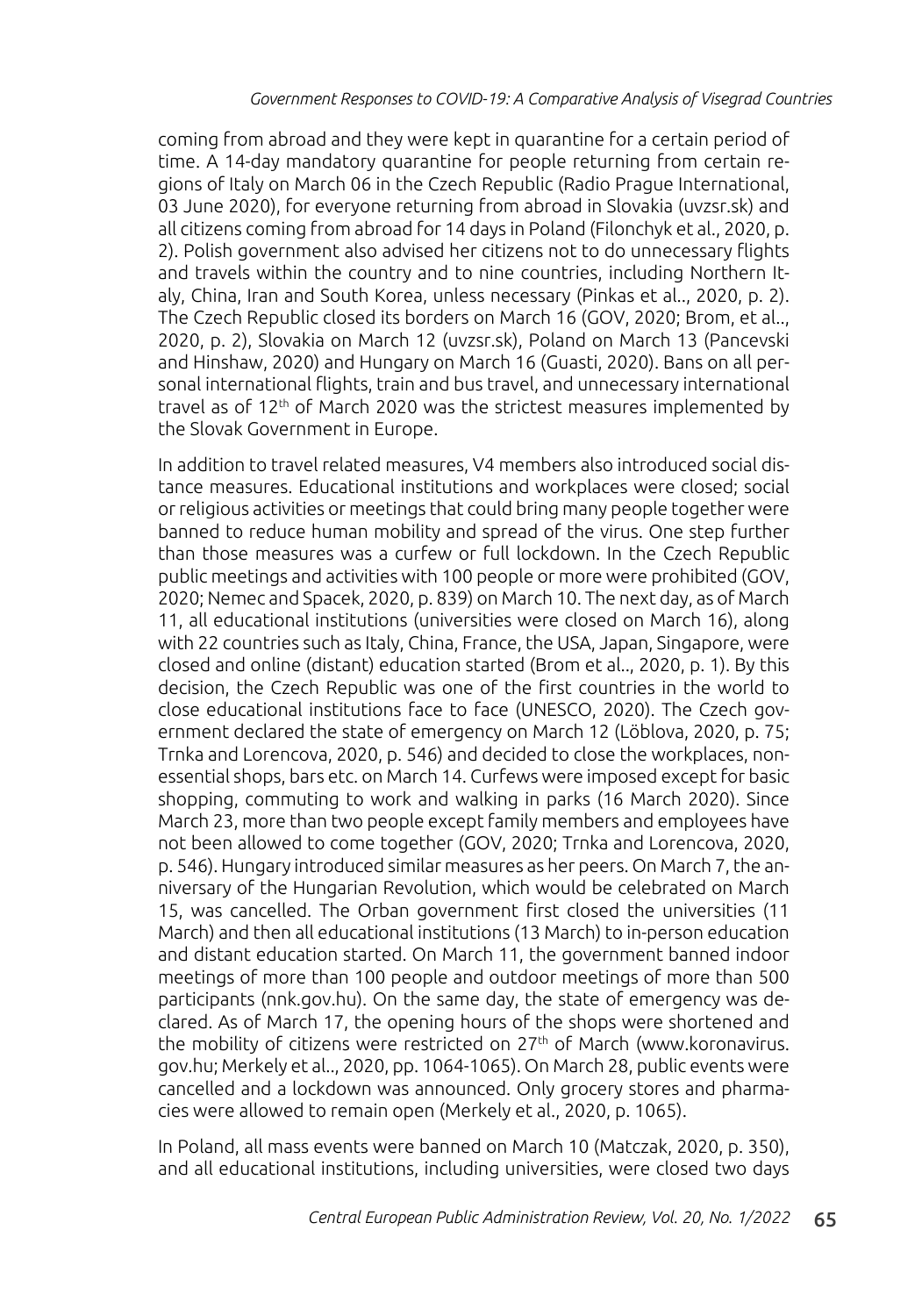later (Jarynowski et al.., 2020, p. 10; Wielechowski et al.., 2020, p. 6) and restaurants and shopping centres were closed on March 1 (Paul, 2020, p. 242). Starting from March 14, all gastronomic activities, sports and entertainment services were limited (Filonchyk et al.., 2020, p. 2; Jarynowski et al.., 2020, p. 10). A pandemic was declared in the country on March 20, and more social distance measures were promulgated of March 25 (Pinkas et al.., 2020; Matczak, 2020, p. 351). The measures against the pandemic in Slovakia took place just on the eve of the government change. Despite this, we can say that the current government did not neglect the fight against the pandemic and did well before handing over its task. The Slovak government mobilized the crisis team long before the outbreak started. Earlier than many European countries, Slovakia declared the state of emergency on March 16 (Sagan et al., 2021). The Slovakian government banned social, sporting and cultural events starting from March 9. Kindergardens and all educational institutions were closed on March 12. All sports facilities were cancelled (13 March), all public prayer halls, including churches, were prohibited. As of March 16, all retail stores have been closed, except the stores that are allowed to remain open under certain conditions. Grocery stores and pharmacies were excluded from closure (Nemec, 2020).

The last group of NPIs implemented in the Visegrad Countries was personal protective measures such as hand washing, social distance and mask wearing (face covering). Hand hygiene was one of the important measures of Covid-19 all over the world. The cleanliness-hygiene-distance rule has been recommended to everyone since the beginning of the pandemic. Hands must be frequently washed with water and soap. If there is no water or soap, then alcohol-based hand sanitizers are recommended, too. People were also advised to maintain at least 1-2 metres distance from the others. It was also recommended to clean surfaces such as frequently used door handles, lighting buttons and frequent ventilation of closed areas such as home and workplace (CDC, 2019; WHO, 2020b). All these measures were advised to the people in the V4 countries as they were advised by WHO. In the Czech Republic, as of March 19, it has been obliged to wear masks, including children over two years old. The Czech Republic is the first European and V4 country that imposes the obligation to wear masks (19 March 2020) in indoor and outdoor areas. When Czech Government imposed to wear mask in the public spaces, there were no countries imposing mandatory mask wearing (only France recommended mask wearing) in Europe. Like Czech Republic Slovakia was also one of the first countries who imposed to wear mask (in public transport and shops on March15 and in all public spaces on March 25) in European and V4 countries (Tait, 2020). Other than these countries Poland (required in all public spaces) and Hungary (required in some public places such as public transport) also imposed mandatory mask wearing (ourworldindata.org).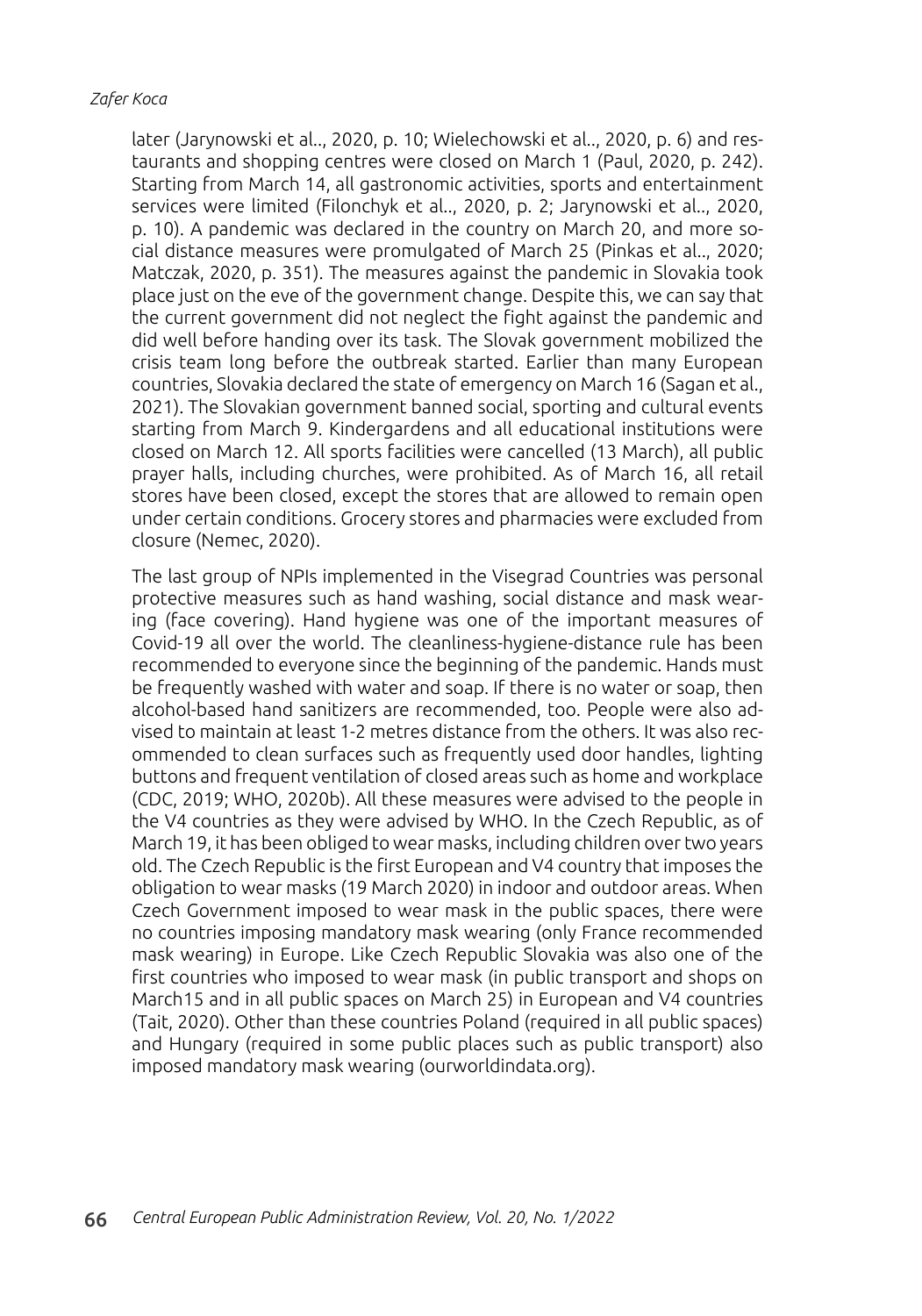| Country           | <b>Measures</b>                 |                                             |                          |                          |                                                           |                              |                         |  |
|-------------------|---------------------------------|---------------------------------------------|--------------------------|--------------------------|-----------------------------------------------------------|------------------------------|-------------------------|--|
|                   | <b>First</b><br><b>Measures</b> | Quarantine<br>at Country<br><b>Entrance</b> | <b>Border</b><br>Closure | <b>School</b><br>Closure | State of<br><b>Emergency</b>                              | Mandatory<br>Mask<br>wearing | <b>Full</b><br>Lockdown |  |
| Poland            | 10.3.2020                       | 15.3.2020                                   | 11.3.2020                | 12.3.2020                | 20.3.2020<br>$(*$ state of<br>pandemic, not<br>emergency) | 16.3.2020                    | 24.3.2020               |  |
| Czech<br>Republic | 06.3.2020                       | 06.3.2020                                   | 16.3.2020                | 10.3.2020                | 12.3.2020                                                 | 18.3.2020                    | 15.3.2020               |  |
| Hungary           | 07.3.2020                       | 26.3.2020                                   | 16.3.2020                | 16.3.2020                | 11.3.2020                                                 | <b>No</b>                    | 16.3.2020               |  |
| Slovakia          | 28.2.2020                       | 13.3.2020                                   | 13.3.2020                | 08.3.2020                | 16.3.2020                                                 | 25.3.2020                    | 08.4.2020               |  |

Table 2. Measures/Responses to Covid-19 in Visegrad Countries

Source: ourworldindata.org; Guasti (2020, p.50); Covid19healthsystem.org; Sagan et al. (2021)

The measures taken against the Covid-19 outbreak naturally have to have some legal basis as restrictions on many rights and freedoms were imposed. The restrictions or practices lacking no legal basis can't remain in force for a long time and they don't have sufficient support from the people. Although they have been criticized in some aspects, Covid-19 measures of V4 countries have legal basis. In Poland, the details of the state of emergency and what measures can be applied are stated in Article 228(1) of the Constitution of Poland 1997. According to this article, one of the "martial law, state of emergency or natural disaster measures" may be applied in cases of special danger where constitutional measures are insufficient. But instead of these measures, which are enshrined in the Constitution (Urbanovics et al., 2020), the Polish government declared a state of pandemic emergency under the law on the prevention and control of human infections and Infectious Diseases (5 December 2008) - also known as the Polish Infectious Diseases Act or Contagious Diseases Act (Binder et al., 2020). Articles 46-48 of the Act in question detailed regulation of the pandemic emergency. it is mentioned in its articles. Accordingly, the pandemic emergency came into force on March 14, and the restrictions were gradually lifted from the end of May. All measures during the outbreak were based on Contagious Diseases Act.

In Hungary, the general rules of certain types of "Special Order of Law" are mentioned in articles 48-54 of the Constitution (Fundamental Law). The socalled "state of danger" of the Hungarian government was declared with Government Decree 40/2020 (Binder et al., 2020) in accordance with the article 53 to the Fundamental Law. Until the adoption of the Hungarian Coronavirus Law, the government chose to manage the pandemic only by decrees based on Article 53 of the Constitution. The Hungarian Coronavirus Act came into force on 31 March 2020 and remained in effect until it was abolished on 18 June (Urbanovics et al., 2020). But despite this act, the government still chose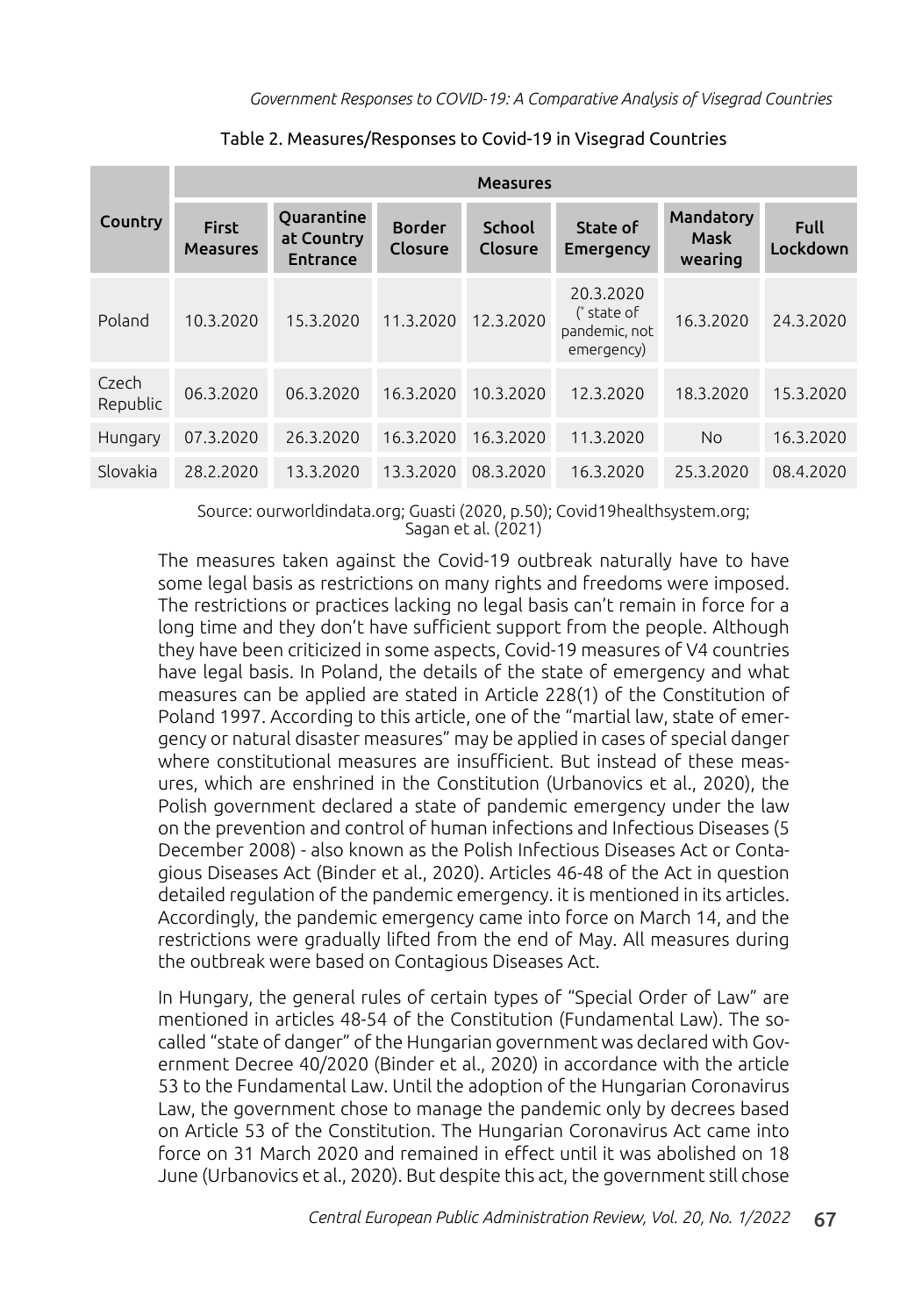to manage the process through decrees. Borders, shops, schools and universities in Hungary were closed by decrees issued on the basis of the article 53 of Fundamental Law (Drinóczi and Bień-kacała, 2020, p. 183). Drinóczi and Bieńkacała (2020, p. 180) claims that Coronavirus Act itself is unconstitutional because of three reasons. First, the measures do not correspond to the 15-day rule of Fundamental Law. Second, the published decrees are aimed at legitimising the old post facto because they are not placed on a constitutionally appropriate basis. Finally, it has allowed future decrees to be excluded from parliamentary oversight. Due to these characteristics, the Coronavirus Law is named as the "*Law of Authoritarianism".*

In the Czech Republic, the declaration of a state of emergency is not in the Constitution, but in the Czech Security Law (CAS). Article 2 of CAS listed the declarable types of extraordinary permits, including the state of emergency specified in the articles. In addition to this law, the Czech Crisis Management Act (CMA) and the Czech Health Protection Act (APPH) have established the legal basis for decisions taken in the management of the pandemic. Article 5(1) states in which case the state pf emergency will be declared, and Article 6 (2) states the process of the state of emergency and how it will be extended. Bans (freedom of movement, the right to free assembly and the right to do business) during the outbreak were introduced in accordance with the article 5 of the Czech Crisis Management Act (Urbanovics et al., 2020).

The structure of Slovakia's state of emergency is very similar to that of the Czech Republic. The way to declare war, declare a state of war, declare a state of crisis, declare a state of emergency and use public authority in a time of war, the state of war, the conditions of a crisis situation will be set out by a constitutional law [Article. 102 (3)]. The constitutional law 227/2002, which forms the basis of the Slovak government's declaration of state of emergency, is the Slovak Security Law (CASS) on state security. However, there are two other low legislative acts that have a role in emergency situations of COVID-19, and these are the Civil Security Act No. 42/1994 and the Slovak Emergency Law Covid-19. On 12 March, the so-called state of emergency" was declared under the Slovak Civil Security Law (Urbanovics et al., 2020). A state of emergency under the Slovak Security Law was declared from 16 March and introduced a much stricter package of restrictions and precautionary measures (Binder et al., 2020).

### 5.2 Challenges in V4 countries

When taking steps to prevent the pandemic, governments have to deal with or consider numerous problems which also have important effects on the efficiency and success of policy-making. We can list the difficulties faced by the administration in the Covid-19 process as economic structure, government and health system capacity, public support, the country's elderly population and vulnerable groups, the efficiency of the decision-making process. But apart from these, there are also some more challenges such as air pollution, ethnicity issues that governments face during covid-19 policy-making process.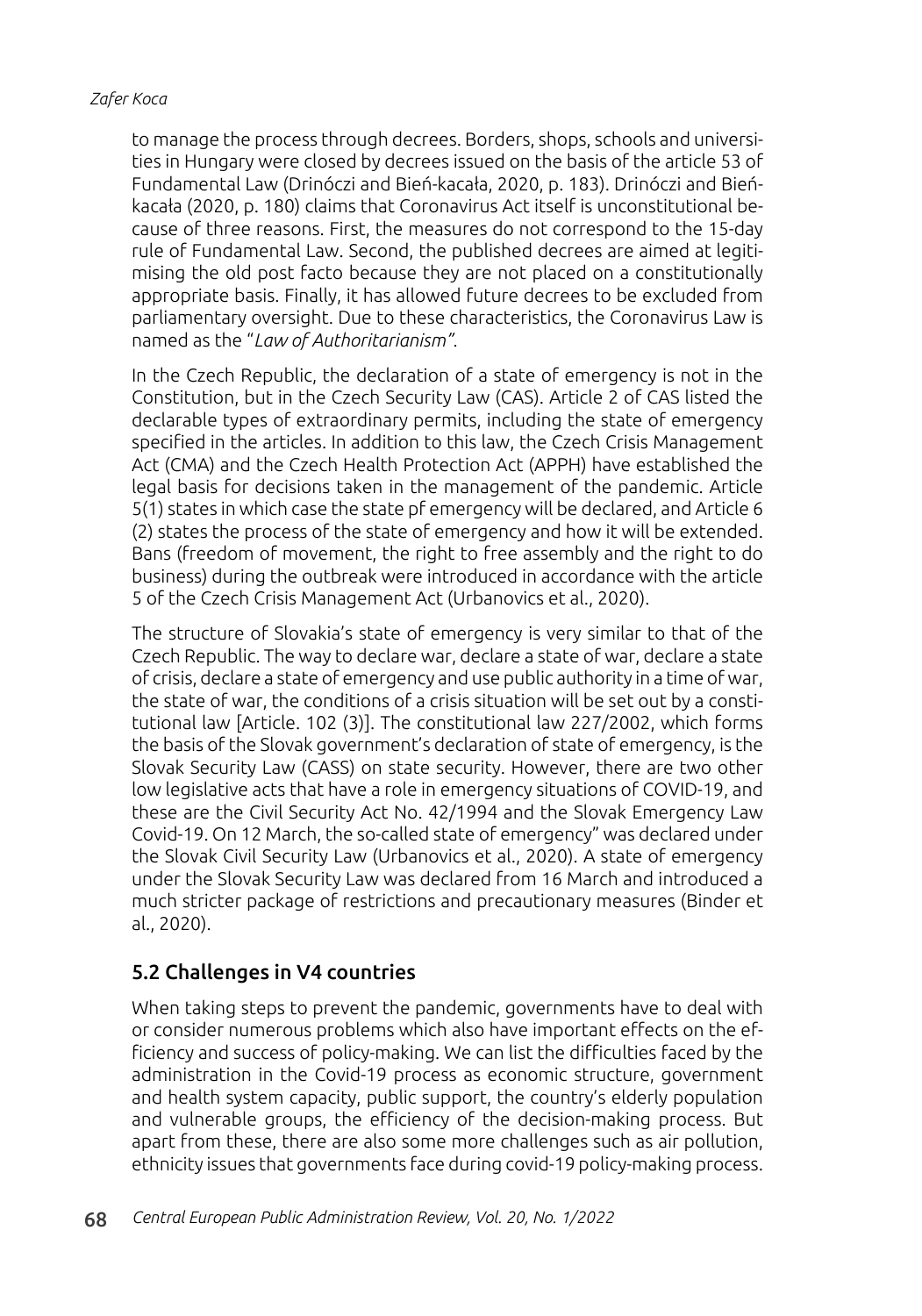In general, although the government and health system capacities of the group countries are at a good level, it is useful to mention some factors that governments may have difficulties in policy-making process while the outbreak is ongoing. V4 countries do not allocate a sufficient share to health expenditures. In other words, the money spent on health is below EU average, which is a significant challenge. Hungary's share in public health expenditures is two-thirds, that is below the EU average (79%) (OECD, 2019a, p. 3). Almost half of out-of-pocket health expenditures in Hungary (one of the highest rates in the EU) go to pharmaceutical and medical device expenditures and this creates a serious problem for the low-income and vulnerable population (OECD, 2019a, p. 22). Similarly, in Poland and Slovakia, the share of the government in health expenditures is also below the EU average. Poland's health budget (1507 Euros per capita and 6.5% of GDP) is one of Europe's lowest (OECD, 2019b, p. 22). As its peers the Slovakian government spends significantly less on health than the EU average, both in absolute terms (EUR 1,600 per capita in 2017, adjusted for differences in purchasing power) and as a share of GDP (6.7%) (OECD, 2019c). Low financing of health expenditures may lead to inadequacies in meeting the healthcare needs of the increasing elderly population and providing quality healthcare services (OECD, 2019b, p. 18). Especially in these days when the Covid-19 pandemic continues, this risk is higher.

In addition to health expenditures, the low or high number of healthcare workers, one of the indicators of health system capacity, is also an important factor in health service delivery. A country with sufficient and qualified health workers is more likely to cope with pandemics, crises or other unexpected situations. The shortage of healthcare personnel is a problem for many countries or regions. Although the number of medical graduates has increased in recent years in Poland, the number of physicians and nurses is still insufficient. In particular, the scarcity of general practitioners causes disruptions in the provision of primary health care services and it is estimated that this problem will continue (OECD, 2019b, p. 19). In Hungary the inadequacy of the number of healthcare workers and the uneven distribution of the existing healthcare personnel make it difficult to access healthcare services and to provide effective healthcare services. In order to overcome this problem, the Orban government has made significant improvements in the income of healthcare workers in recent years but there is still a shortage of healthcare staff due to inadequate working conditions and career planning (OECD, 2019a, p. 8). The problem for the Czech Republic is the growing share of the elderly population among healthcare workers. Especially the rising elderly population of doctors and the approaching of retirement times as a result, if necessary measures are not taken, are likely to create a problem in the future (EC-EPC, 2018). The number of healthcare workers in the country is equal to the EU average, but it poses a risk to the public administration as interregional disparities persist (OECD, 2019c). Another country facing a shortage of healthcare workers is Slovakia. In particular, the number of nurses is below the EU average and this rate is increasing every year (OECD/EU, 2020). In sum, V4 countries have a rate relatively below the EU average but above the OECD average in terms of the number of physicians. In terms of the number of nurses and midwives, group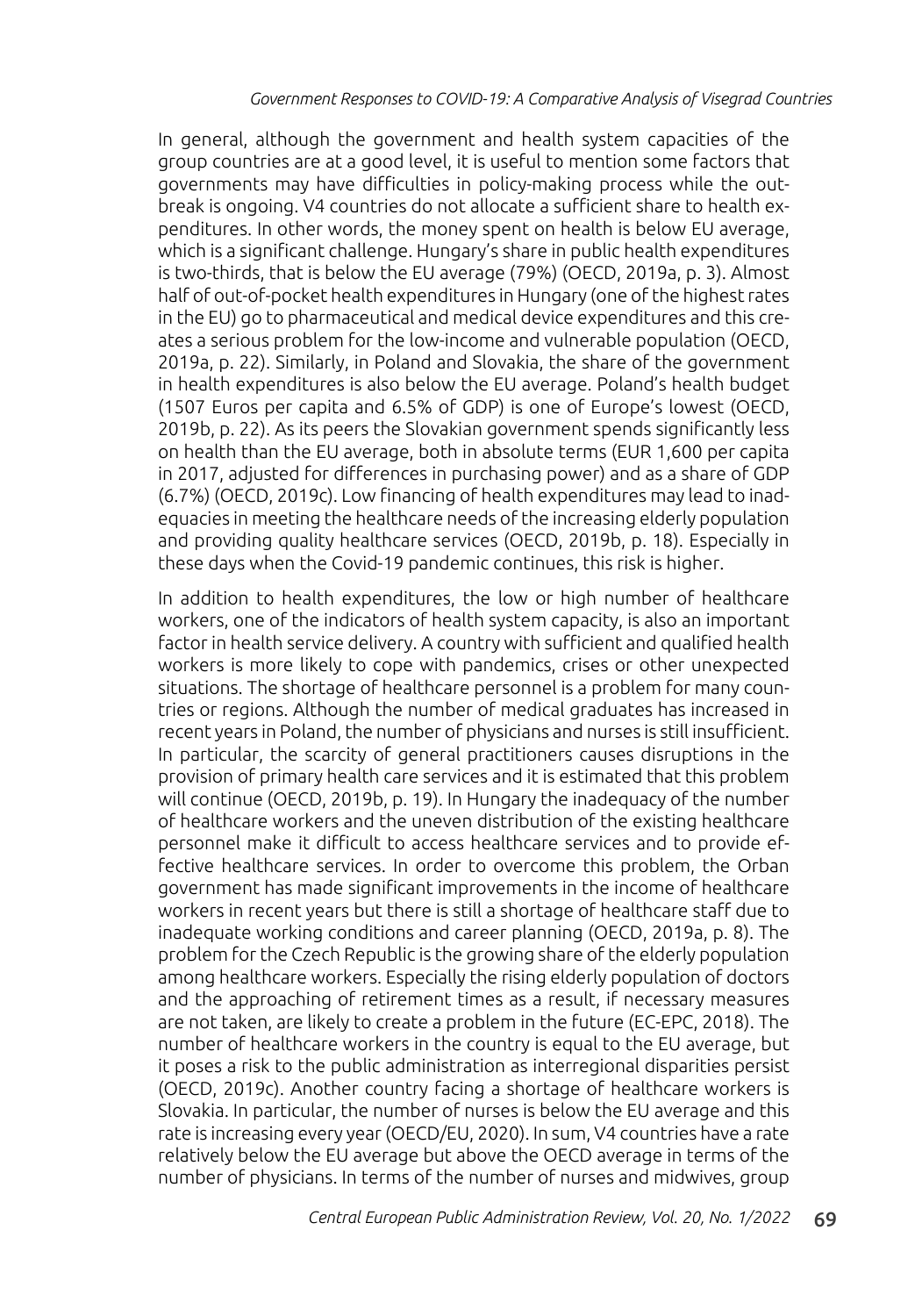countries are below both the EU and OECD averages. The number of hospital beds the countries have is above the EU and OECD average. V4 countries gave a better test than many European and world countries in the first wave in the fight against Covid-19 and did not encounter a bed occupancy issue such as Italy, the USA, Spain. However, as mentioned above, the ratio of health expenditures of countries to GDP is far below the EU and OECD average.

| Country           | Number of<br>Physicians<br>per 1,000 | Number of<br>Nurses and<br>mid-wives<br>per 1,000 | <b>Number</b><br>of H. Beds<br>per 1,000 | <b>Number</b><br>of ICU<br><b>Beds per</b><br>100,000 | <b>Curent Health</b><br><b>Expenditures</b><br>(% of GDP) |
|-------------------|--------------------------------------|---------------------------------------------------|------------------------------------------|-------------------------------------------------------|-----------------------------------------------------------|
| Czech<br>Republic | 4,1                                  | $8,4*$                                            | 6,6                                      | 11,6                                                  | 7,6                                                       |
| Slovakia          | $3,4^*$                              | $6,1^{**}$                                        | 5,8                                      | 9,2                                                   | 6,7                                                       |
| Poland            | $2,4*$                               | 6,9                                               | 6,6                                      | 10,1                                                  | 6,3                                                       |
| Hungary           | 3,4                                  | 6,9                                               | $\overline{7}$                           | 11,2                                                  | 6,7                                                       |
| EU                | 3,7                                  | 9,3                                               | 4,6                                      |                                                       | 9,1                                                       |
| OECD              | 2,9                                  | 9,6                                               | 5,1                                      | 12                                                    | 12,5                                                      |

### Table 3. Health Indicators of Visegrad Group Members

Source: who.int; ourworldindata.org; databank.worldbank.org.; \* According to 2017 data; \*\* According to 2016 data

# 6 Discussion

The Covid-19 pandemic is still ongoing. it seems as if it is going to continue for a longer period, at least until the vaccination reaches a certain level. Unlike previous pandemics, it affected a vast region, and as it is a virus that has not been experienced before, it initially left the governments desperate. While some Asian countries such as South Korea, Singapore, Taiwan were more prepared for the pandemic due to their previous MERS and SARS experiences, the vast majority of the world was unprepared for this outbreak. Confusion about what measures to take at first and the inability of the World Health Organization to manage the process caused the virus to spread rapidly. However, governments have immediately adapted to the process and started to take essential measures. These methods, also called Non-Pharmaceutical Interventions, have been applied worldwide with minor differences. They are used as one of the most effective ways of preventing pandemics/diseases that have not yet been treated. When the epidemiology literature is examined, it has been found that NPIs (Markel et al., 2007; Hatchett et al., 2007) provide an approximately 45% reduction in high mortality and flatten the infection curve. There was a 20% decrease in the cumulative excessive death rates of cities that intervened in the pandemic with early and drastic measures. In sum, we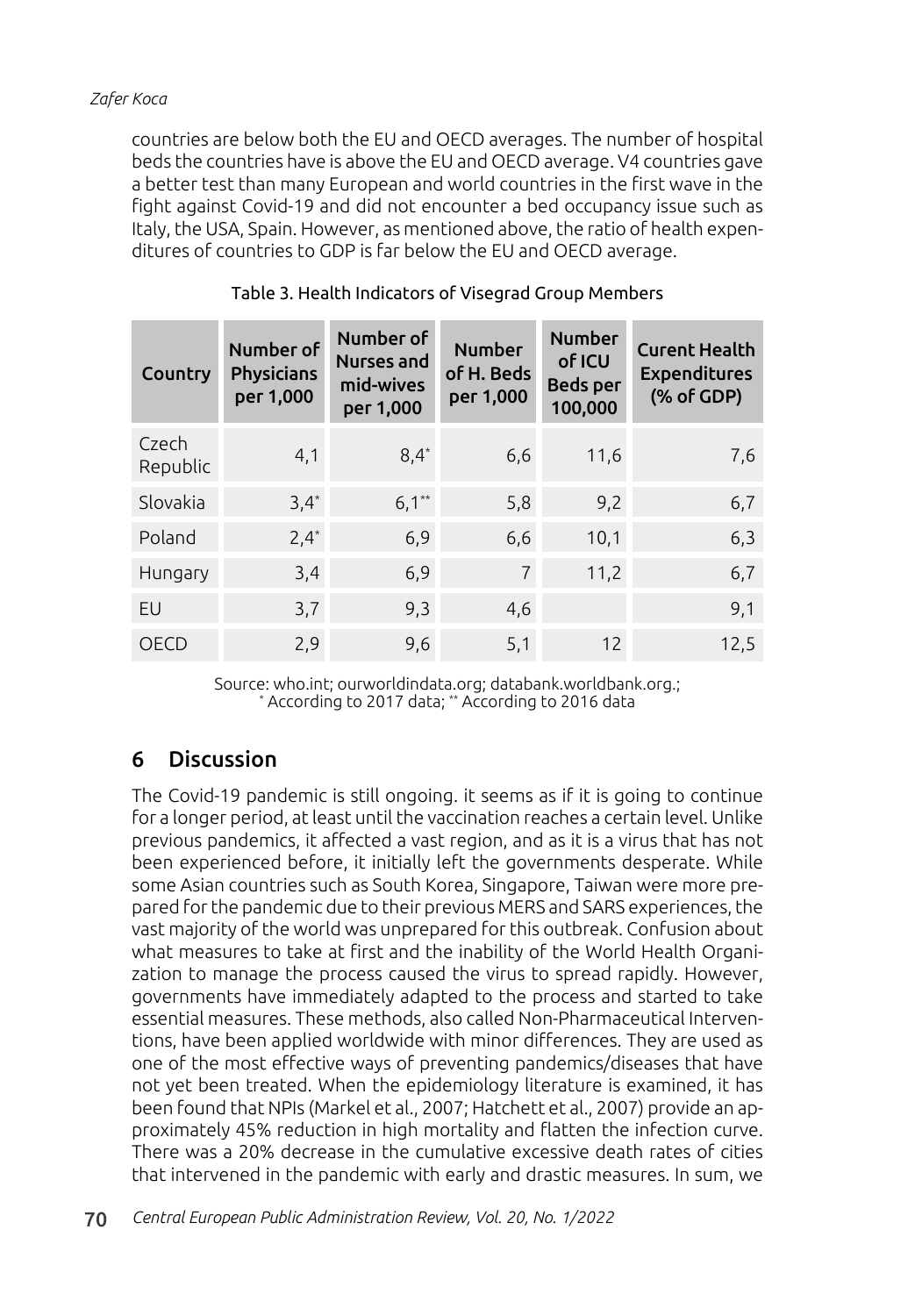can say that NPIs has been proven by studies that slow down the spread and meeting rate of the disease (Bootsma and Ferguson, 2007).

In this paper, the pandemic management of V4 countries and the challenges that affect or may affect governments' policies were discussed. The countries in the region started to take rapid measures that are similar in almost all group members after the spread of pandemic to Europe. Interventions such as mask wearing, hygiene and distance rules, school and workplace closures and curfews were implemented in all V4 countries. Apart from health measures, the countries also implemented socio-economic policies for the people and firms, too. The performance of V4 countries during the first wave of the pandemic was better than many European countries and worldwide. It is obvious when the cumulative number of cases, deaths and tests as of 31 May 2020 is checked. There are some key factors that can explain this success story.

Timing is one of the key factors, for us the most important, for the success of V4 countries in the fight against Covid-19. It is important as it increases the efficacy of the decisions. For instance, the Czech Republic had a full lockdown before the deaths from Covid-19 were detected in the country. Similar to the Czech Republic, Slovakia also greatly reduced human mobility before deaths, meaning it had achieved a partial closure. Two other group countries, Poland and Hungary, were also fast for the measures. On March 10, the last of the first measures taken against Covid-19 in V4 countries, no deaths from Covid-19 were recorded in any group members. While, on March 10, the total number of cases in V4 countries was 79 (41 in Czechia, 22 in Poland, 9 in Hungary and 7 in Slovakia), it was 1,457 in Germany, 10,149 in Italy, 182 in Austria and 889 in the UK. Similarly, the total number of deaths in V4 countries was 318 (159 in Poland, 99 in Czechia, 58 in Hungary and 2 in Slovakia) on April 08, the date of the last decision for full lockdown. At the same date, the total number of deaths was recorded as 2,349 in Germany, 8,589 in the UK, 10,874 in France and 273 in Austria (ourworldindata.org). These figures clearly show that one of the core success factors of V4 countries in the first wave of the pandemic is that they acted on time and quickly. This also coincides with the survey of Lai et al. (2020) in China.

According to that survey, if the interventions in China had been implemented one week before their actual time, there could have been a 66% reduction in the number of cases, and if they had been implemented three weeks earlier than the actual time, the number of cases could have been reduced by 95%. If there had been a reverse application, that is, if the NPIs had been implemented one week or three weeks later than real-time, a 3-fold and 18-fold increase could have occurred respectively. Based on these data, Lai et al. (2020) suggest that timing (early detection and isolation) may be more effective than travel restrictions or social contact bans in fighting against the pandemic. This is also consistent with the work of Jablonska et al. (2020, p. 141). Brudzinska (2020) notes that there are mainly three reasons why V4 members acted assertively and fast. The first one is that the region is near the ski-resorts in Italy or Austria. Citizens of V4 countries usually go those resorts for the winter holiday and they may bring the virus from there. The second reason is that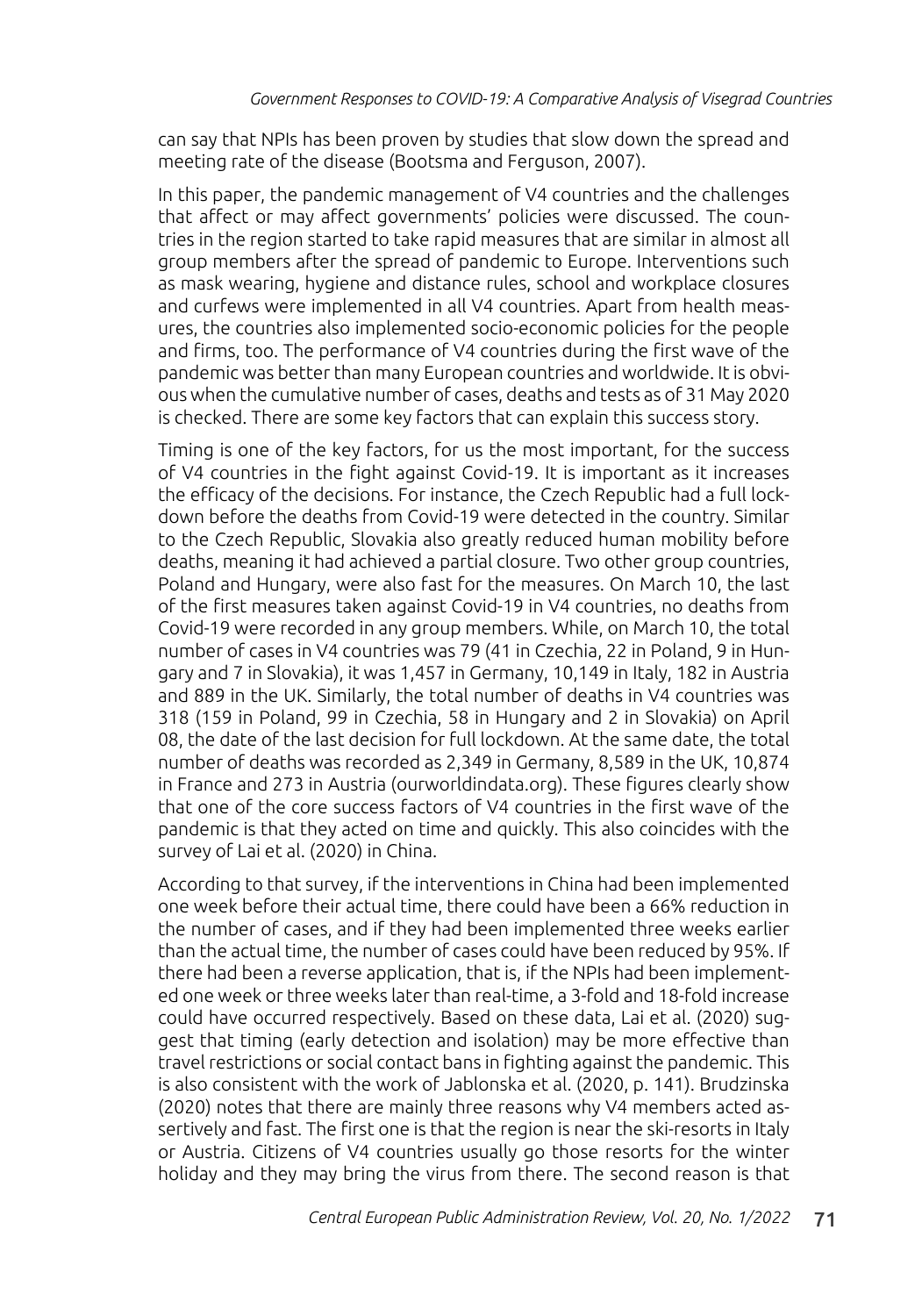Visegrad members have one of the highest number of cross-border commuters as a share of employed population. About 5% of Slovak, 2,3% Hungarians and less than these two country workers cross the border to work every day. Those people can move among the countries with no stringent ID or passport checks at the border which also means no control of virus. The last reason for the rapid movement is the healthcare capacity of the countries and elder population in some countries (Czechia, Hungary and Poland).

Society's tendency to accept and obey rules, in other words trust and support of the people to the governments may be another success factor of V4 members. Trust, especially political trust, in a state is very important for the success of government policies or interventions in times of crisis. As shown in various studies (Scholz, 1998; Chanley et al., 2000; Tyler, 2006), trust in the government encourages citizens to comply with the policies implemented by the government. During the SARS pandemic, although the people of Singapore did not know much about the disease, they followed the rules to the maximum extent as a sign of trust in their government, and thanks to this, the Singapore government was able to control the pandemic (Deurenberg-Yap et al., 2005). The governments of V4 countries have received sufficient support from the public. Especially during the first wave of the outbreak people in V4 countries supported and trusted their governments. They obeyed the social distance rules and curfews. This high willingness to comply with social distance measures such as South Korea, Taiwan, Singapore and Hong Kong played an important role in the fight against Covid-19 in V4 members. According to a survey conducted by Kantar (2020) in the name of European Parliament in the second half of June, support given to governments during the Covid-19 outbreak was 63.6% in Slovakia, 52% in the Czech Republic, 48.2% in Hungary and 29% in Poland. In the same research, the satisfaction level of the participants with the measures was 72.5% in Slovakia, 64.6% in the Czech Republic, 48.2% in Hungary and 40% in Poland (EU POM, 2020). There is a background of cooperation in complying with the measures taken in V4 countries. The first one is the higher civic awareness in Central Europe compared to Western Europe. The other one is the high level of resistance and collective thinking that existed in the society due to the difficulties experienced in communism times (Bault, 2020). Only Poland and Hungary received less support when compared to their peers. This is because of the fact that Hungary implemented harsh restriction. The restrictive limitations, lack of transparency and the increase in the powers of the Prime Minister by decrees and the elimination of Parliament for an indefinite period are factors which have an impact on the decline in trust in the government in Hungary (Wojtas and Walecka, 2020, p. 196). The Czech Republic has also received a high level of support but it has been criticized by the public for not managing the process transparently enough and not providing sufficient scientific evidence and basis (Löblova, 2020). These results show us that compliance of people with measures are important but it doesn't mean that this will last forever. If there is an uncertainty about when the restrictions will end, this support can turn into protests within no time. As Newton et al. (2018, p. 40) noted "*if the people are in a serious difficulties i.e pandemic, the trust to the government or its*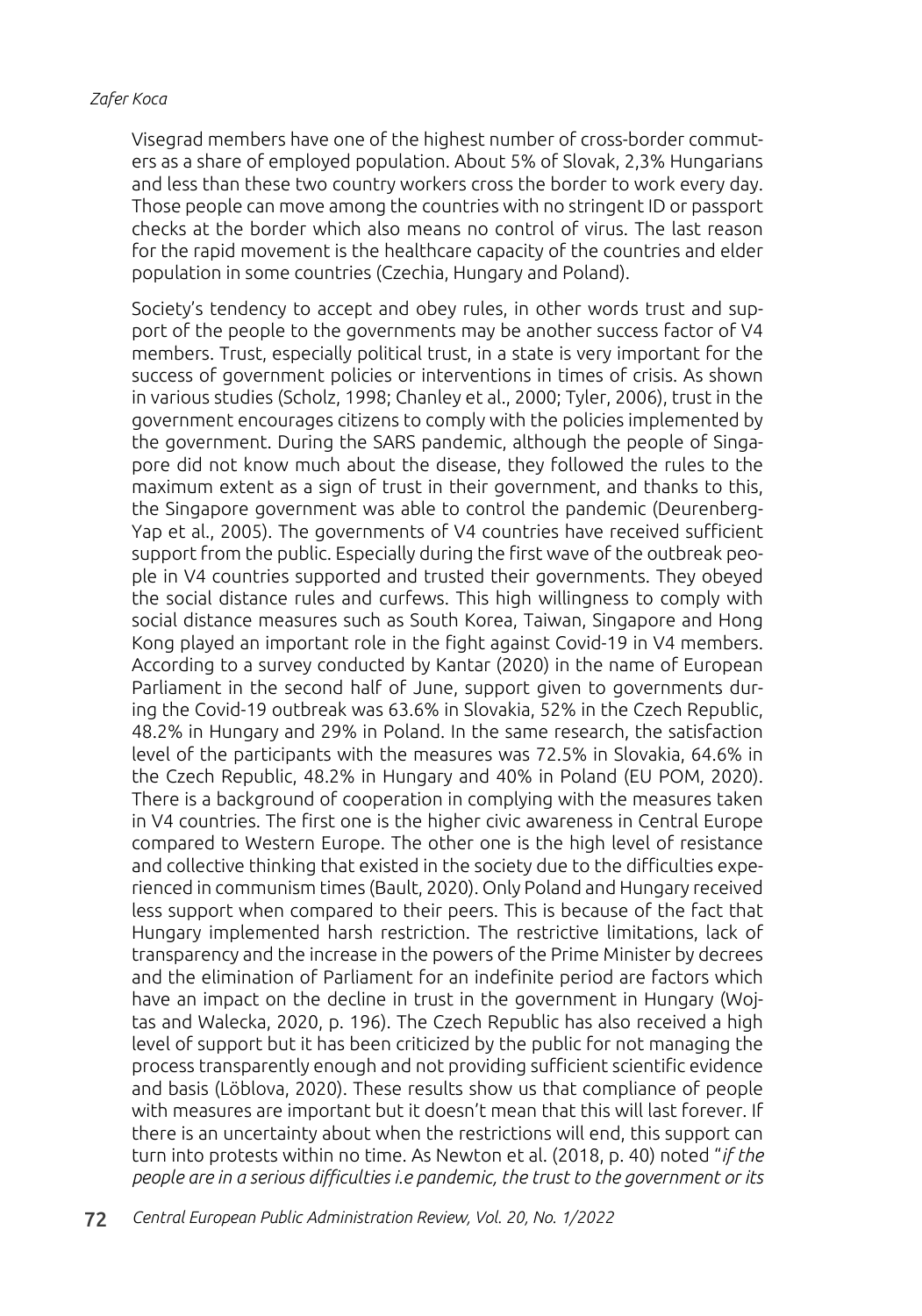*policies may weaken or disappear*." For that reason, the duration and content of the measures should be clearly defined and they should not be extended arbitrarily, except under extraordinary circumstances.

Another key factor for the low number of cases especially in Poland and Slovakia is that a significant part of the population (46% in Czechia, 40% in Poland) lives in rural areas. Although this rate was low in the other two group members, the case and death rates were also low in them. V4 members do not have very crowded cities. Czech Republic, Hungary, and Poland have only one city with population of one million or more. Slovakia does not have city with the population over 500,000. Furthermore, the vast majority of the population in V4 countries (Slovakia 88%, Czech Republic 89%, Hungary 82% and Poland 88%) live in cities with a population of 500 thousand or less. This low population density in the cities reduced the rate of spread of the pandemic. As aforementioned, Covid-19 is a disease that can be transmitted through human contact (Chan et al., 2020). Therefore, there is a common belief that the virus can be transmitted more easily and spread rapidly in crowded areas, while in low-population dense regions, people are less likely to become infected (Bhadra et al., 2021, p. 623). Although some argue that population density does not increase the spread of the virus and the number of deaths (Carozzi et al., 2020), It has turned out to be effective in the later stages, if not at the beginning of the pandemic, in densely populated areas (Wong and Li, 2020). A study by Bhadra et al. (2020) in India found that the virus spreads faster in densely populated areas. In the policy brief of United Nations (2020) it is stated that %90 percent of the Covid-19 cases (according to July 2020 data) were in urban areas.

Although V4 countries are ruled by populist leaders (Guasti, 2020; Buštíková and Baboš, 2020), and especially in two of them – Hungary and Poland – have adopted an autocratic management style, they have adopted a different approach against Covid-19 than many populist leaders. Of course, during the pandemic they, especially Victor Orban, tried to gather power in their hands (Drinóczi and Bień-kacała, 2020, p.179; Kovács, 2020; Thompson and Ip, 2020)<sup>1</sup>, but none of these leaders have underestimated the outbreak. On the

<sup>1</sup> There are very practices that Victor Orban has taken power by turning the pandemic into an opportunity and has acted in a manner that undermines the separation of powers. Decrees on Covid-19 are the sample practices. Normally, decrees have an automatic sunset after 15 days without parliamentary authorisation. So as to ensure that Decree remains in force, the Orban government submitted the Act on Protecting Against the Coronavirus to parliament on March 23rd, but it was passed on March 30. This act has been publicly called the 'Enabling Act' as it gives the government extraordinary powers to the government. These powers also do not require the approval of parliament. Parliament is in session but it is the prime minister who makes the decisions and decides when they end. Control over the executive with the Authorization Act is also getting more difficult (Thomson and Ip, 2020; Kovacs, 2020). By Enabling Act, elections and referendums are cancelled until the pandemic is over (Kovacs, 2020). As Orban has the majority of parliament i.e. two-thirds of it, he can easily have the decisions he wants accepted. Another important indicator is that Covid-19 measures are excluded from judicial review. The ordinary courts were closed and they do not have the opportunity to supervise the actions of the government. That power is only in the Supreme Court. However, the court seems far from doing this as most of its members are Orban allies (Kovacs, 2021). The government has also implemented military measures (Drinóczi and Bień-kacała, 2020). The army began to control strategic institutions and state-owned hospitals and even became involved in decision-making processes. Management of public hospitals and implementation of health re-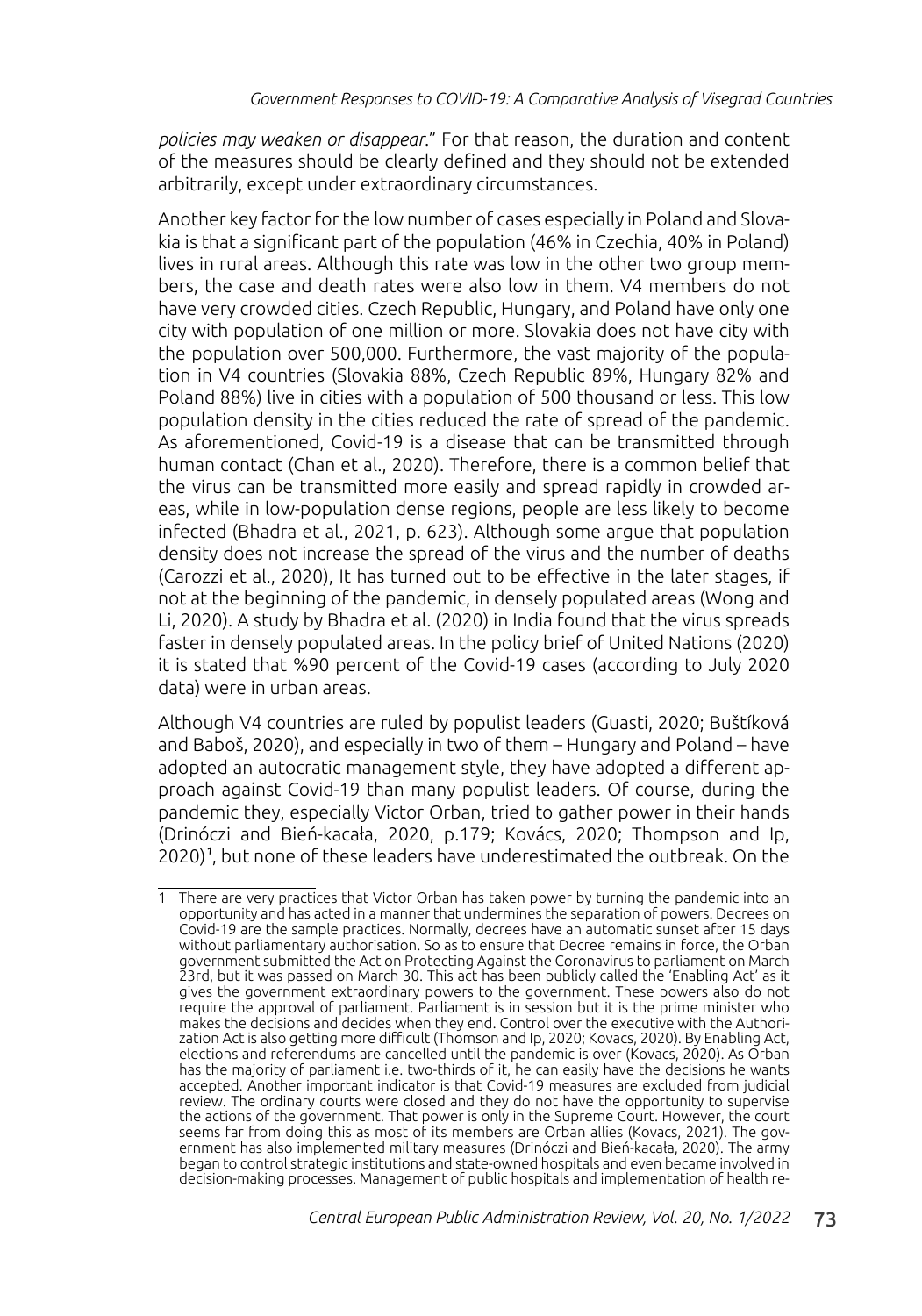contrary, they have taken various measures by acting faster than many countries, which was a core success factor for the low cases and deaths. Schwartz (2012) states that authoritarian regimes can produce effective results in an undemocratic environment due to centralized decision-making, effective mobilization of public support, and power over mass media. We think this is what happened in Hungary and Poland. Unlike Hungarian and Polish leaders, populist leaders in the USA, in Brazil, and in Venezuela have underestimated the Covid-19 virus at the onset, even denied it is a pandemic. For example, Bolsanaro, president of Brazil, described the pandemic which has caused to the death of nearly 20,000 people worldwide as a media trick. Trump and Maduro suggested that the virus can be treated using hydroxychloroquine, although they cannot withstand any scientific data (Mckee et al., 2020, p. 2-3). Trump called the virus just a simple flu and claimed the outbreak would end in April 2020. Similarly, Bolsanaro described the virus as a simple flu and strongly criticized the closure of schools and workplaces. Furthermore, he did not hesitate to hug and kiss his supporters frequently (Gezgüç and Duman, 2020).

There were differences such as timing, the way they implemented the measures, testing, leadership etc. among the group members. While places such as restaurants, cinemas and theatres were closed, businesses and shops where food and beverage sales are allowed varied from country to country. For example, restaurants in Hungary were open until 15.00, while they were just allowed for takeaway services in the Czech Republic, Poland and Slovakia. There were also differences on timing of school closures. Towards the mid-March, there was no decision for closing schools in Poland, while all grade level schools were closed in Czech Republic and certain grade levels in Hungary and Slovakia. With the rapid spread of the pandemic, from the second half of March to the second half of May, schools in all V4 countries were all closed and distance education started. They also differed in restrictions on gatherings. While Czechia first banned the gatherings of 101-1000 people on March 10, 2020, it changed its policy on March 12 and banned 11-100 people from coming together. As of March 24, 10 or fewer people are banned from gatherings. Hungary banned 1,000 or more people after March 11; Slovakia has banned between 11 and 100 people from gathering. Poland, compared to its peers, introduced the restrictions on gatherings later and banned 10 or fewer people after the end of March until the bans were lifted (Pozo-Martin et al., 2021).

Although populist leaders have ruled the Visegrad Countries, their reactions to Covid-19 were different. Unlike Slovakia and Czech Republic, leaders of Hungary and Poland preferred to use autocratic methods in pandemic management (Kovács, 2020; Drinóczi and Bień-kacała, 2020). In Hungary, the Orban government decided to manage the outbreak with decrees for an indefinite

forms are coordinated by the Ministry of Interior (Kovacs, 2020a). Another practice that Orban is trying to gather power in his hand is the inclusion of provisions in the Criminal Code that allow violations of pandemic confinement and imprisonment of those who give and spread false information during the pandemic process for up to five years. It has been criticized by various international organizations such as the UN High Commissioner for Human Rights, Secretary-General of the Council of Europe and Director of the OSCE- Office for Democratic Institutions and Human Rights (Thomson and Ip, 2020) and the domestic opposition as the crime of misinformation was very complex and not clear enough (Drinóczi and Bień-kacała, 2020, p. 185).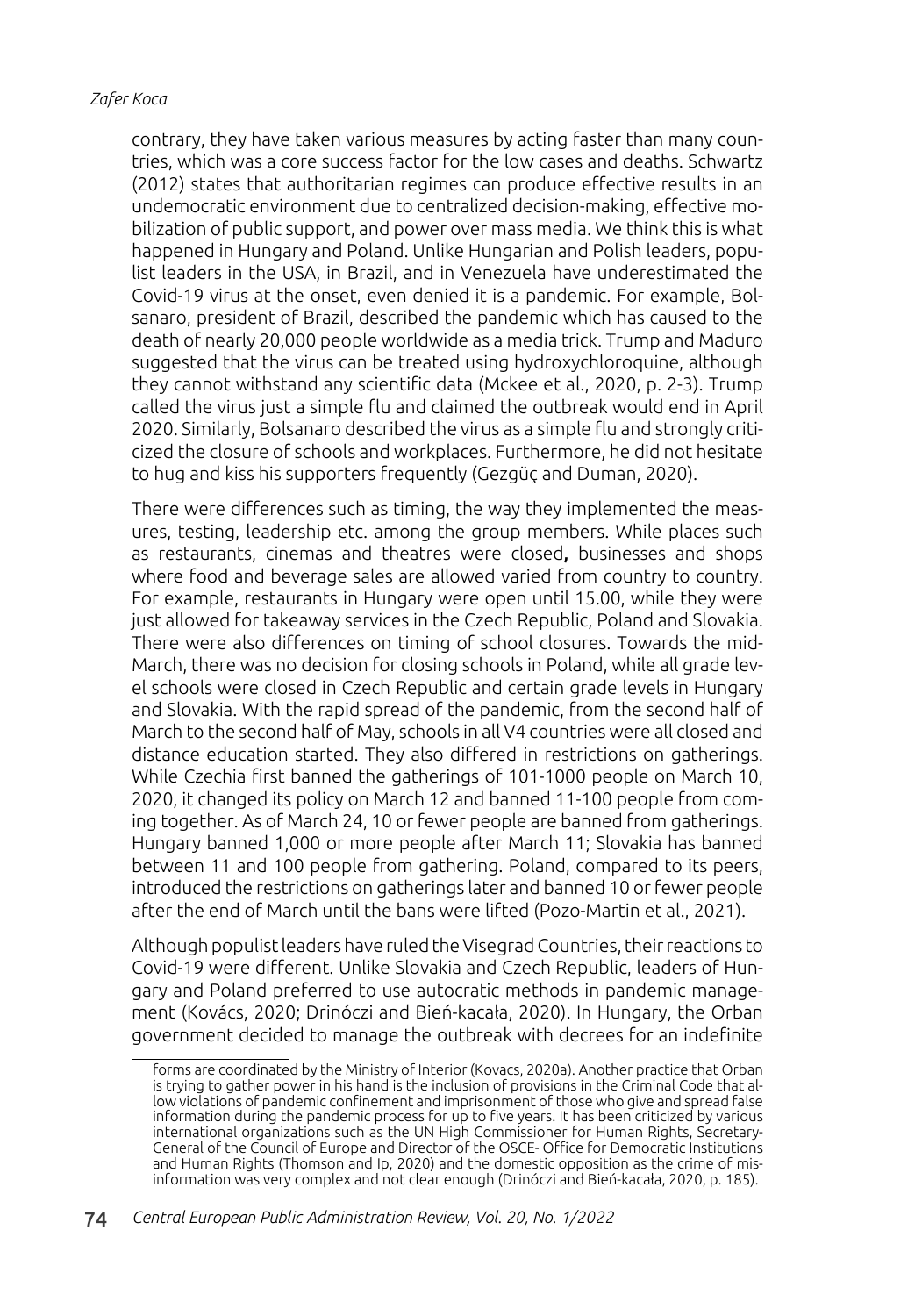period of time and rendered the parliament ineffective. This caused distrust in the public (Wojtas and Walecka, 2020, p. 196). In countries with authoritarian leaders, the effectiveness of government or its policy production capacity is problematic. Greer et al. (2020, p. 619) claims that authoritarianism itself does not naturally produce a decisive or effective government, and some forms of authoritarianism will reduce both decisiveness and effectiveness. Unlike other countries, Hungary has also engaged soldiers and police in the fight against the pandemic. This based on Fundamental Law which has provisions on police, national security service and military mobilization (Drinóczi and Bień-kacała, 2020, p. 174). The government in Poland which tries to rule the country with autocratic tools, has not yet achieved its goals, but tries to undermine liberal democracy. In Czech Republic and Slovakia democracy was resilient. They managed to rule pandemic in a peaceful manner (Guasti, 2020, p. 57) because of functioning system of check and balance.

Epidemiologically, all V4 members did quite well. However, Czech Republic and Slovakia were not successful in managing the pandemic economically. Although both countries have taken various measures to reduce or mitigate the socio-economic effects of the pandemic, they have remained inadequate. State subsidies, especially for Slovakia, were not at the desired level. Another criticism directed at these countries is that pandemic measures have not been carried out in coordination with neighbouring countries and EU member states (Nemec, 2020, p.13). Allocations provided were not used in proper areas in some of the group members, either. For example, allocations provided by the Hungarian government have gone to football clubs and stadium constructions rather than employees or companies affected by the pandemic. Another difference between countries occurs in the number of tests. According to the data on 31 May 2020, the number of cumulative tests per 1000 people was 31.66 in Slovakia, 22.10 in Poland, 19.23 in Hungary and 0,61 in Czech Republic (ourworldindata.org, 2020). These test numbers are not at the desired level. With these rates, V4 countries were below Germany (51,26), Austria (49,80), the United Kingdom (51,77) and Slovenia (38,68). Poland and Hungary were not good at testing (Aristodemou et al., 2020). In Poland coordination between the central and the voivodes on testing at the beginning of the pandemic was very weak. One of the important indicators of this was that test samples could not be directed to laboratories with less work intensity (Matczak, 2020, p. 351) and therefore the results were not obtained in a timely manner. This naturally increased infection and the number of cases. Although their numbers increased later, there were only two certified laboratories in the country during the pandemic period (Szymczak, 2020) that was not enough. According to the news on the media, the reason why the government kept the number of tests low was to make the number of positive cases look low. Fewer tests mean fewer positive cases. Thus, the government aimed at holding elections on time by persuading the public that the process was well managed and nothing to be worried about the cases (Matczak, 2020, p. 351). Poland also had a different testing policy than its peers at the onset of the pandemic. While her peers adopted testing for some key groups and symptoms since the first week of March, Poland began testing in late March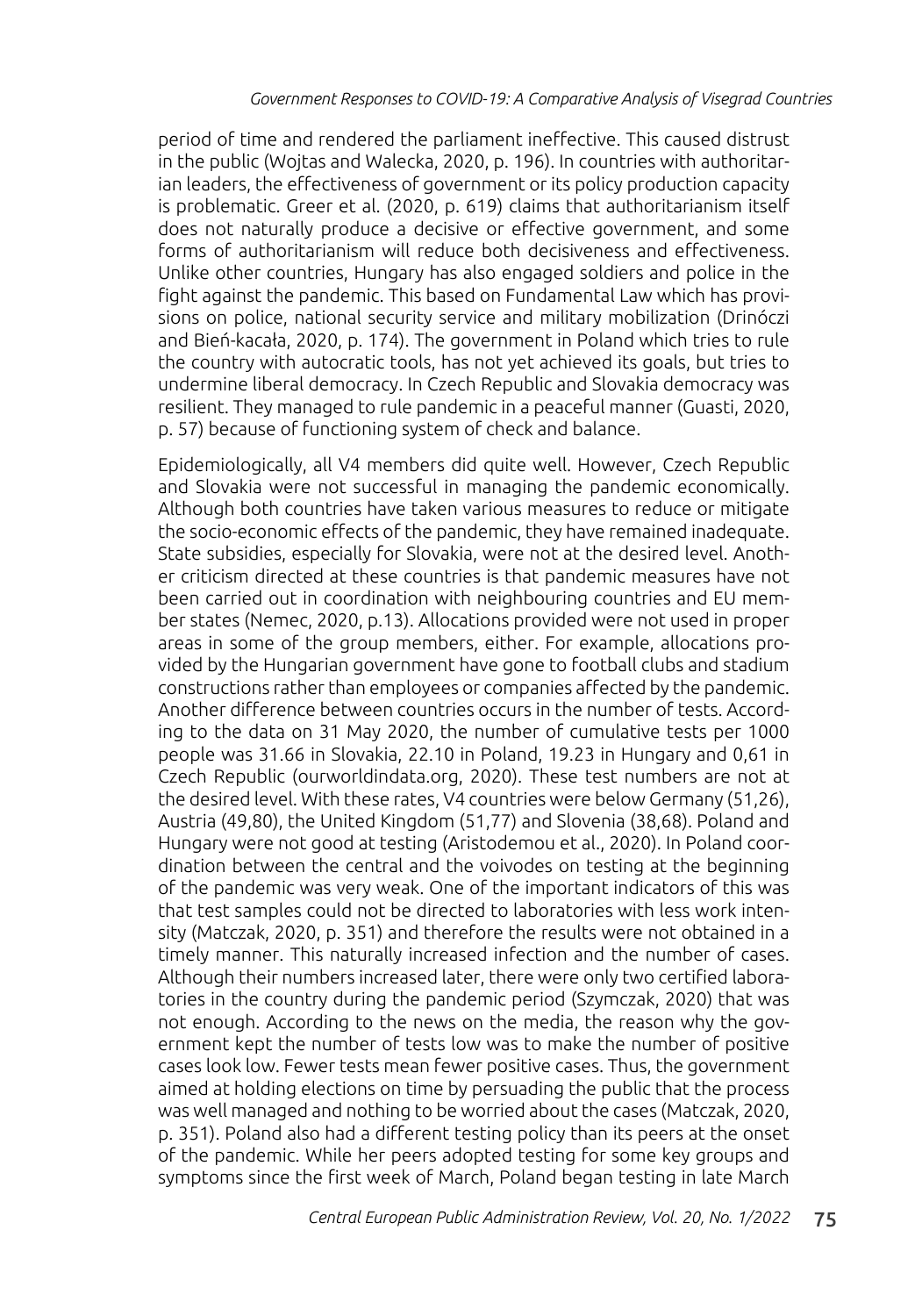(ourworldindata.org). Similarly, the number of tests in Hungary remained low compared to its peers. This could be because of inadequate government resources (ourworldindata.org). Merkely et al. (2020) notes that another reason why the number of tests remained low in Hungary is as the fact that health authorities did not consider it necessary to conduct more tests due to the low positivity rate of the tests performed. They also add that the testing policy of the government was only to test essential workers, people who have contact with Covid-19 patients and those coming from abroad.

Covid-19 related regulations were seriously criticised especially in two countries, Poland and Hungary. In Poland, according to academics, the government chose a pandemic state of emergency rather than a state of natural disaster under the Constitution because the elections have not yet been held and the ruling party didn't want to postpone the election as they hoped to win by an overwhelming majority (Drinóczi and Bień-kacała, 2020, p. 181). If they had chosen the first one, the election would have been postponed. Jaraczewski (2020) criticizes the emergency measures of Polish government from several perspectives. Firstly, he stated that the Infectious Diseases Act was unconstitutional because it did not clearly specify the scope of it while limiting human rights and freedoms. In addition, he underlines that the act gives government the power to unconstitutionally limit freedom of movement. Jaraczewski also argues that the act loses its legitimacy because penalties for violating Covid-19 prohibitions are imposed by administrative authorities rather than judicial authorities, and they cannot be appealed (Urbanovics et al., 2020). As mentioned above Orban, Hungarian leader, rules the country with governmental decrees. It is the most significant distinction between Hungary and the rest of the group and the EU. Because, rather than managing the pandemic through legislation, Orban chose to rule through decrees, which both expedite the process and allow it to pass laws without the approval of Parliament. They were prepared within a short time (1-2 days) and none of them went through any consultation process (Drinóczi and Bień-kacała, 2020, p. 185). Since decrees are issued for a certain period of time (15 days), the coronavirus law adopted to create the legal infrastructure for this also contains some provisions that are contrary to the Constitution. The first one is that the Constitution does not comply with the 15-day rule, the second one is that this law does not fall under the disaster Law, and the last one is that it forms the basis for decrees that will be issued later and by-passes the parliament (Drinóczi and Bień-kacała, 2020, p. 180).

As a result, key success factors of V4 countries in the fight against Covid-19 are as follows;

- V4 countries acted quickly and decisively (Sagan el at., 2021). They were rapid to respond the outbreak. After the first cases recorded within their borders, they soon declared the state of emergency (ECDC, 2021; ourworldindata. org) which gave the governments extraordinary powers to fight Covid-19.
- They all implemented harsh measures. They closed their borders, banned meetings, concerts etc.; they closed the restaurants, shops, cafes; they all closed their schools and universities; there were very strict social distance ru-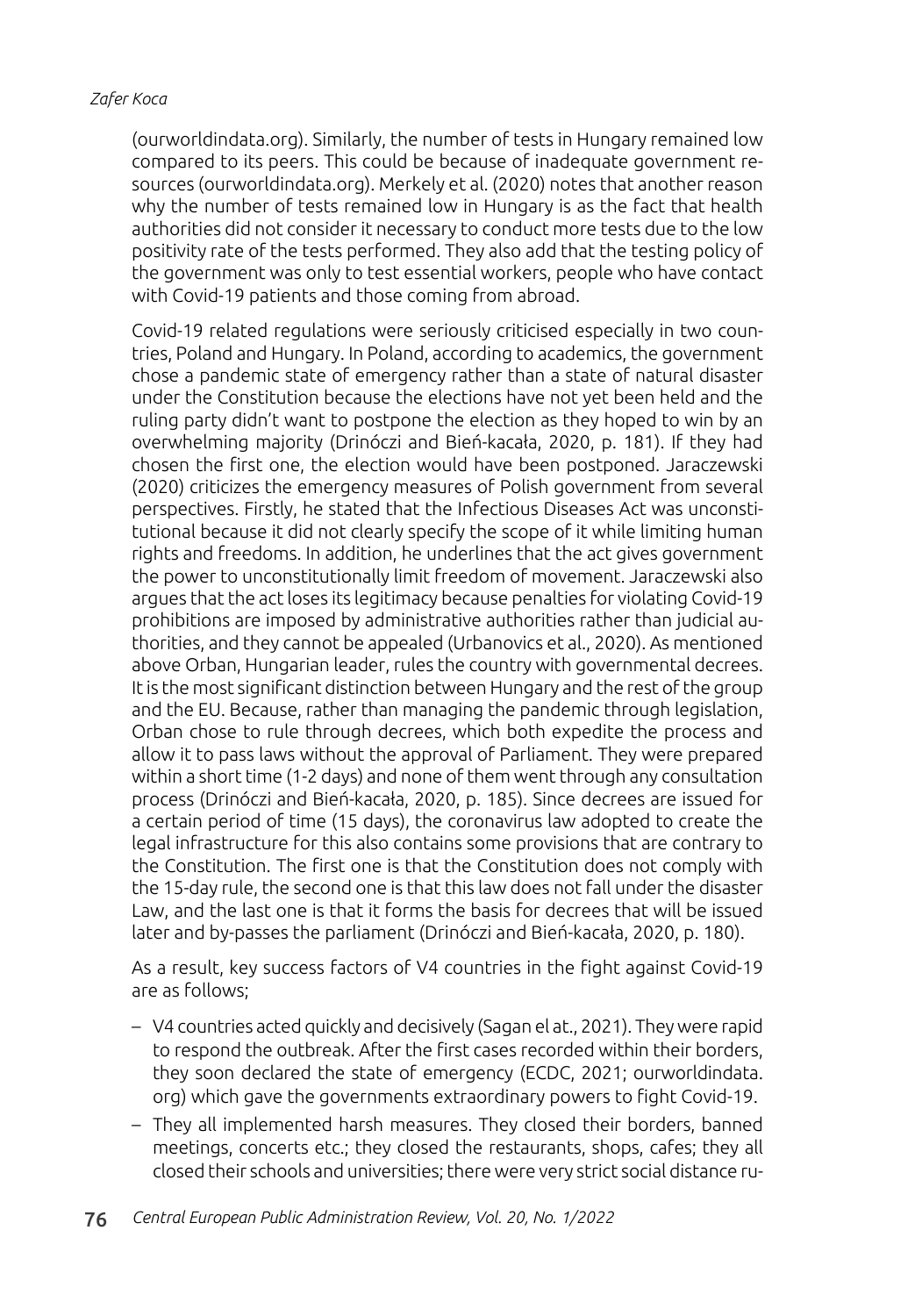les; by banning travel within the country and/or to abroad, they reduced the human mobility. Lockdown was also one of the key factors of V4 countries.

- Mandatory mask wearing, especially in the Czech Republic and Slovakia, helped to succeed mitigating the cases. The two other members of the group followed their peers but a few weeks later.
- Trust to governments at the initial stage and people's tendency to obey the rules helped V4 members in fight to Covid-19.

In the fight against coronavirus, there are some points that governments should pay attention. The state has to protect the health of its citizens that is a constitutional requirement and also a feature of a social state. However, it is necessary to pay attention to the policies implemented for this purpose. For example, they should not forget the negative effects of curfews on the health of people. Long curfews and ambiguity about when they will end have significant effects on the mental health of the elderly population whose only social contact is outside the home (Armitage and Nellums, 2020). Therefore, it would be more appropriate to have a certain duration of the measures and to treat the elderly population, which is easier to fall into a mental depression, a little more flexible. Otherwise, we are likely to push these people whom we are trying to protect their health to other diseases or ailments. This may be a significant public health issue that influences policymakers' decision-making processes. In V4 countries, the governments did not give enough attention to the primary health care services (preventive health services). Health service delivery in Hungary is mostly secondary rather than primary level (OECD, 2019a, p. 3). In other words, hospital-centred health service delivery is more prevalent than preventive health care services. Preventive health expenditures are also underestimated in Slovakia. Only 1% of health expenditures (this ratio is 3% in the EU) is allocated to preventive healthcare services (OECD, 2019d). Preventive healthcare service is crucial. It helps to reduce medical expenses. Hospital services are expensive in almost every country. Diseases that are not detected on time or treatments that are not performed on time cause people to be hospitalized which means more spending for individuals and governments.

Governments should strengthen their health infrastructures to combat the pandemics. Especially, they should increase the number of hospital beds, the number of intensive care beds, protective materials and other equipment. Increasing domestic production such as masks, ventilators, hand disinfectants and vaccine production will further strengthen the hand of healthcare professionals in cases such as the covid-19 outbreak. The preparation of pandemic preparedness plans and the inclusion of possible situations in the future and the regular strengthening of the plans will play an important role in combating the pandemic. Transparency and participation are also important in dealing with emergencies. Managing the process in a way that includes all stakeholders of the society will increase the trust of the people to the government and it will be easy for them to accept and support the measures and the policies. Policymakers should pay more attention to digitalization of health and public services. In particular, they should make the most of artificial intelligence technologies and mobile applications. One of the success factors of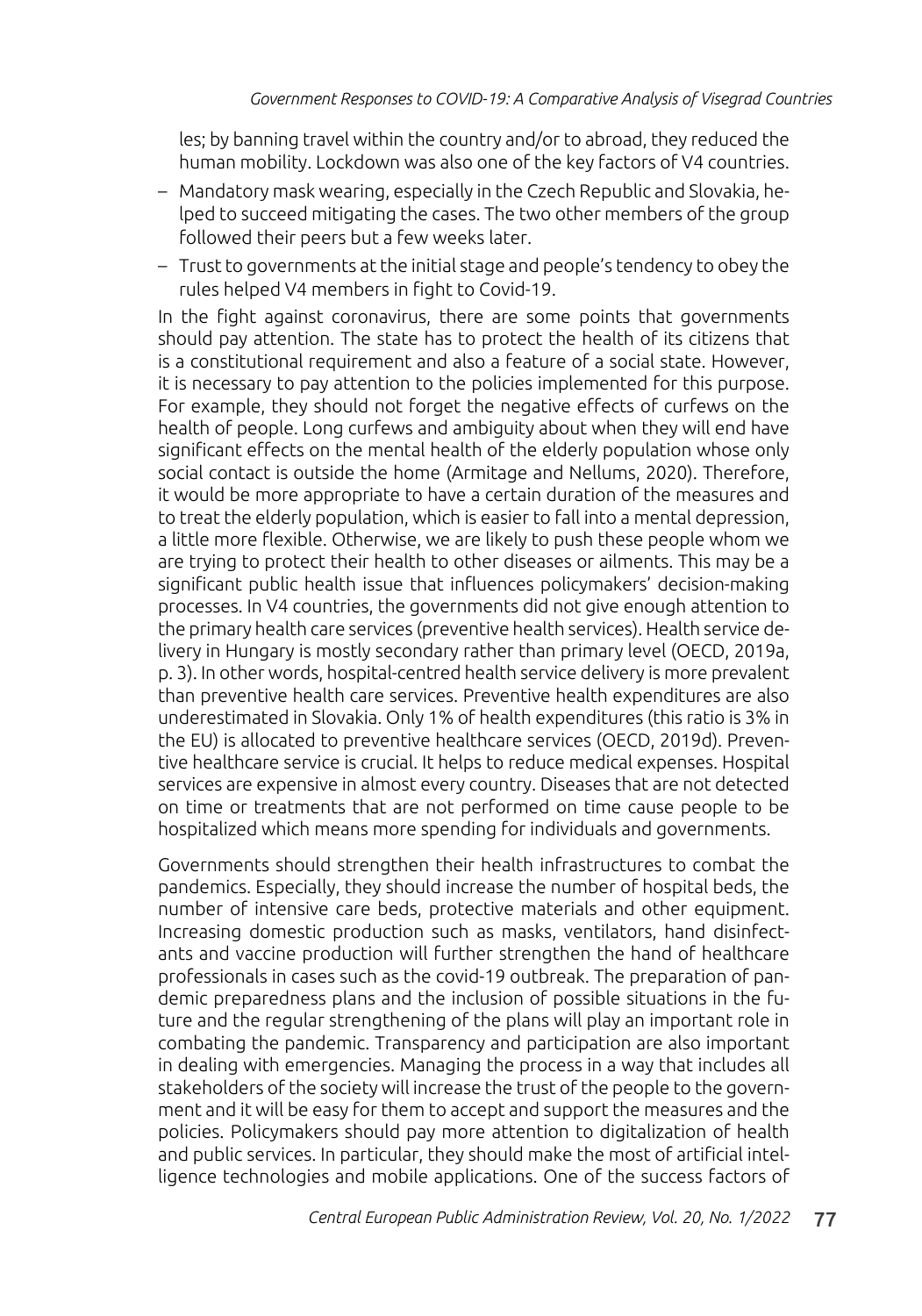countries that did quite well in the Covid-19 pandemic was the usage of the internet/digital technologies (Ting et.al, 2020).

This study has some limitations. First of all, the study covers the first wave (Spring period) of the pandemic (01 January 2020-31 May 2020) and the data here is not valid for the second wave or the other phases. V4 countries, which had successful pandemic management in the first phase, had to face the virus again and more seriously from the beginning of autumn because of the relaxation in the summer months. Second, we made an analysis based on data from various databases. The data here can sometimes be deliberately distorted by governments. Data may be incomplete, especially for countries such as Hungary, which try to manage the process without transparency through authoritarian methods. Failure to test adequately or to test a limited part of the population may prevent the correct number of cases from emerging. It may be useful for further studies to evaluate the measures and decision-making processes in the second wave of the outbreak. Researchers may also search whether the support of the public continues in the second wave or what kind of socio-economic or psychological problems it created especially on vulnerable groups so far.

# 7 Conclusion

Covid-19 is still ongoing. It is a pandemic that caused most human loss after 1918-1919 Spanish Flu. It has had a very serious impact not only on the health system but also economically. In this process, it is not possible to characterize countries as successful or unsuccessful as the process is still ongoing and vaccination is just at the beginning of the road. In the first wave, some countries gave a successful test, while others failed. V4 countries gave a successful test in the first wave of the pandemic, not economically but epidemiologically. By acting in a timely and fast manner, they prevented the spread of the pandemic and the increase in the death toll. In addition to timely intervention, the public's compliance and cooperation in implementing the measures taken has been important in this success. But they couldn't continue this in the second wave of the outbreak. So this caused very high case rates and death tolls compared to the first phase of the Covid-19.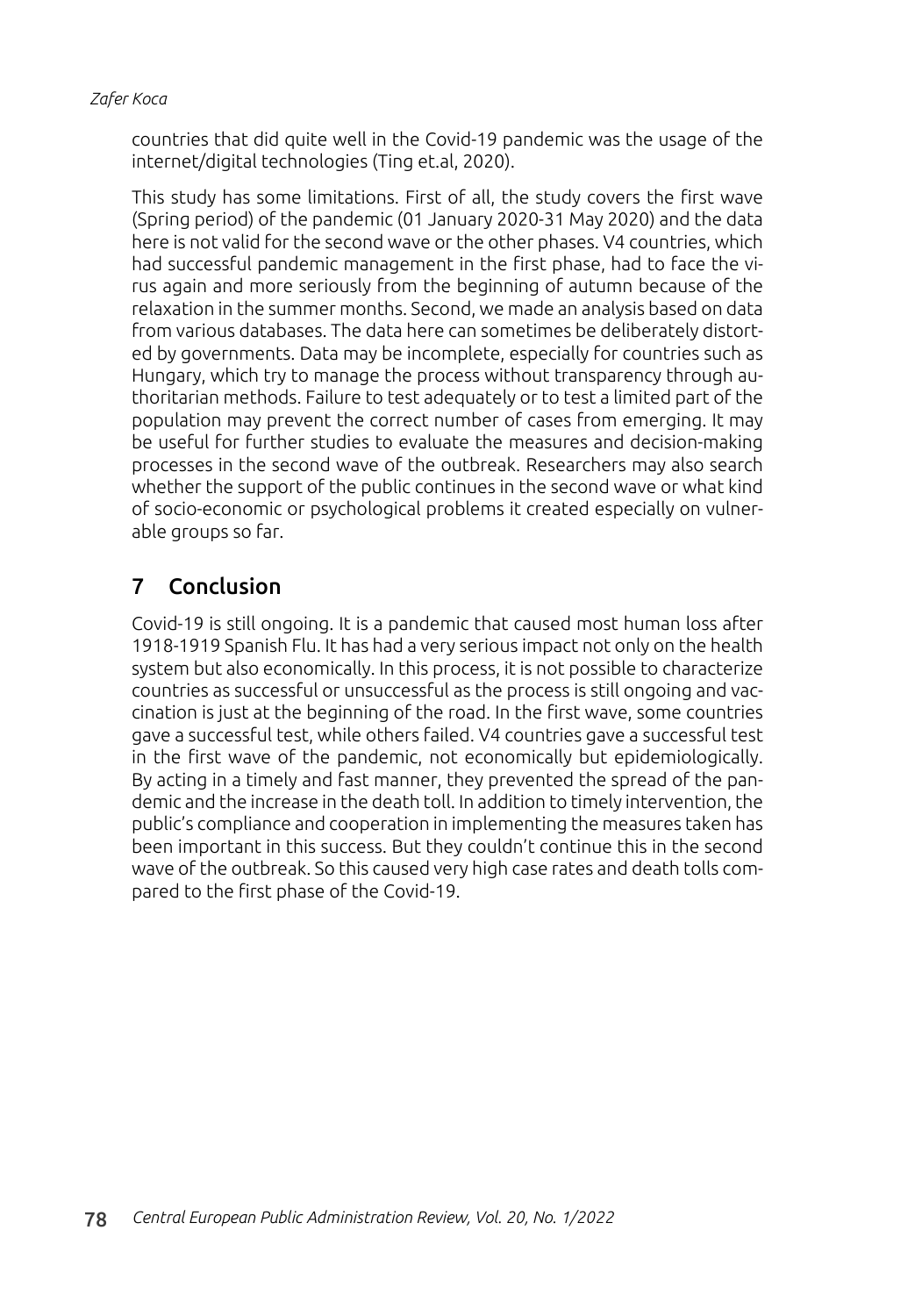# References

- Aidukaite, J. et al. (2021). Social policy in the face of a global pandemic: Policy responses to the COVID-19 crisis in Central and Eastern Europe. Social Policy Administration, 55, pp. 358–373. https://doi.org/10.1111/ spol.12704AIDUKAITEET AL.373
- Aristodemou, K., Buchhass, L. and Claringbould, D. (2020). The COVID‑19 crisis in the EU: The resilience of healthcare systems, government responses and their socio‑economic effects. Eurasian Economic Review. https://doi. org/10.1007/s40822-020-00162-1
- Armitage, R. and Nellums, Laura B. (2020). COVID-19 and the consequences of isolating the elderly. The Lancet Public Health, 5(5), E256.
- Bault, O. (2020). Covıd-19 pandemic spreading slower in the V4 than in Western Europe thanks to measures taken earlier. At <https://kurier.plus/en/ node/1246>, accessed 13 November 2020.
- Bhadra, A., Mukherjee, A. and Sarkar, K. (2021). Impact of population density on Covid-19 infected and mortality rate in India. Modelling Earth Systems and Environment, 7, pp. 623–629. https://doi.org/10.1007/s40808-020-00984-7
- Binder, K. et al. (2020). States of emergency in response to the coronavirus crisis: Situation in certain member states. EPRS | European Parliamentary Research Service.
- Blair, R. A., Morse, B. S. and Tsai, L. L. (2017). Public health and public trust: survey evidence from the Ebola virus disease pandemic in Liberia. Social Science and Medicine, 172, pp. 89–97.
- Bootsma, M. C. J. and Ferguson, N. M. (2007). The Effect of public health measures on the 1918 influenza pandemic in U.S Cities. Proceedings of the National Academy of Sciences, 104(18), pp. 7588–7593.
- Brom C. et al. (2020). Mandatory home education during the COVID-19 lockdown in the Czech Republic: A rapid survey of 1st-9th graders' parents. Frontiers in Education, 5:103. doi: 10.3389/feduc.2020.00103
- Brudzinska, K. (2020). Central European response to Covid-19 crises. Health Express/APR 2020. At <https://www.orfonline.org/expert-speak/centraleuropean-response-to-covid19-crisis-64111/>, accessed 20 November 2021.
- Buštíková, L. and Baboš, P. (2020). Best in covid: Populists in the time of pandemic. Politics and Governance, 8(4), pp. 496–508. https://doi. org/10.17645/pag.v8i4.3424
- Carozzi, F., Provenzano, S. and Roth, S. (2020) Urban density and COVID-19, Discussion Paper Series, IZA Institute of Labour economics, IZA DP No. 13440
- CDC (2019). Coronavirus disease 2019 (COVİD-19) how to protect yourself. At <https://www.cdc.gov/coronavirus/2019ncov/prepare/prevention.htm>, accessed 5 January 2021.
- Chan J.F-W. et al. (2020). A familial cluster of pneumonia associated with the 2019 novel coronavirus indicating person-to-person transmission: A study of a family cluster. Lancet, 395, pp. 514–523. https://doi.org/10.1016/S0140- 6736(20)30154-9
- Chanley, V. A., Rudolph, T. J. and Rahn, W. M. (2000). The Origins and consequences of public trust in government. Public Opinion Quarterly, 64, pp. 239–256.
- Chen, N. et al. (2020). Epidemiological and clinical characteristics of 99 cases of 2019 novel coronavirus pneumonia in Wuhan, China: A descriptive study.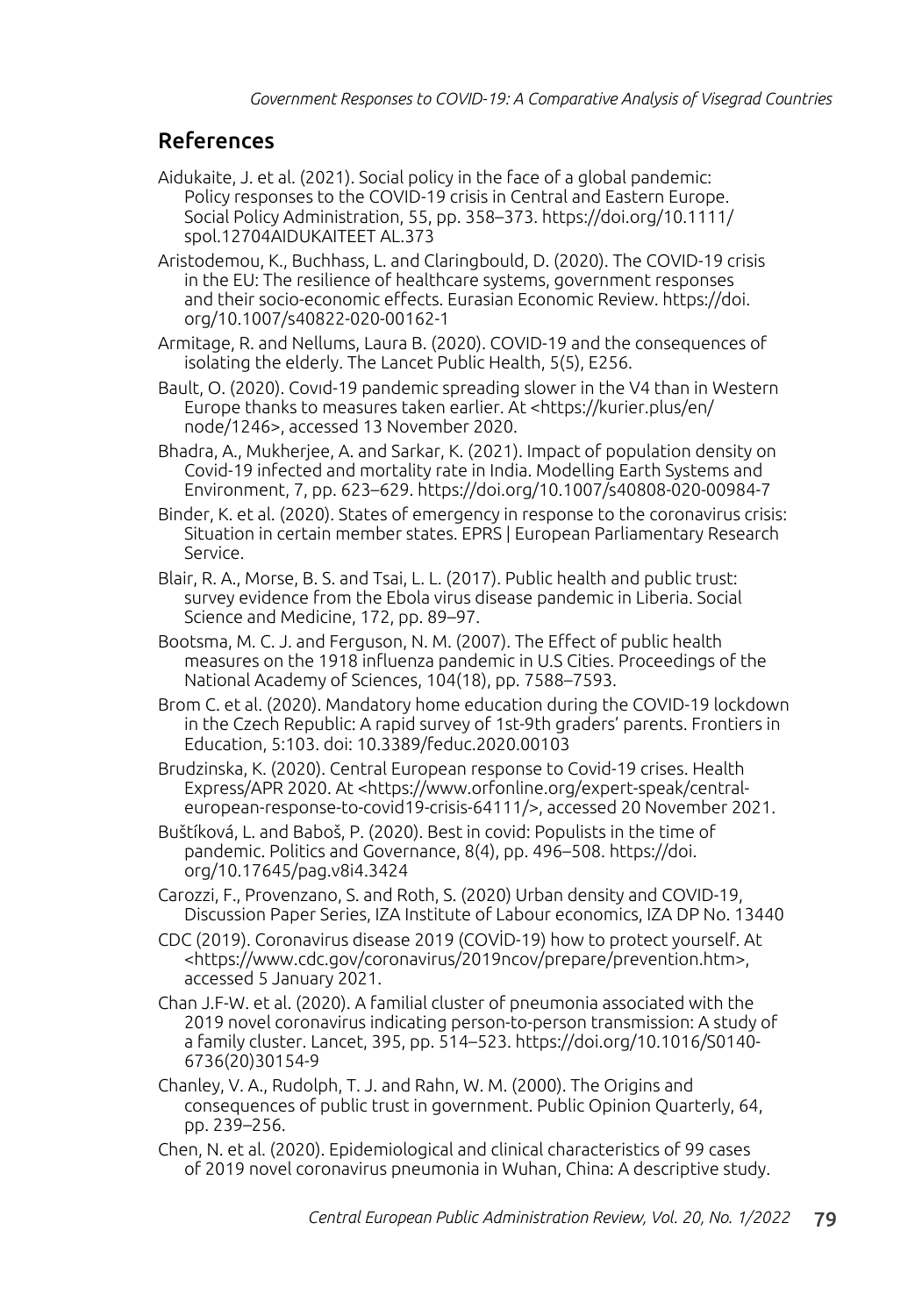The Lancet, 395(10223), pp. 507–513. http://dx.doi.org/10.1016/S0140- 6736(20)30211-7.

Chubarova, T., Maly, I. and Nemec, J. (2021). Public policy responses to the spread of covid-19 as a potential factor determining health results: A comparative study of the Czech Republic, the Russian Federation, and the Slovak Republic. Central European Journal of Public Policy, 14(2), pp. 60–70. https://doi.org/10.2478/cejpp-2020-0008

Correia, S., Luck, S. and Verner, E. (2020). Pandemics Depress the Economy, Public Health Interventions Do Not: Evidence from the 1918. At <SSRN: https://ssrn.com/abstract=3561560 or http://dx.doi.org/10.2139/ ssrn.3561560>, accessed 16 November 2020.

Desvars-Larrive, A. et al. (2020). A Structured Open Dataset of Government Interventions in Response to COVID-19. Scientific Data 7(285), pp. 1–9. https://doi.org/10.1038/s41597-020-00609-9.

Deurenberg-Yap, M. et al. (2005). The Singaporean response to the SARS outbreak: Knowledge sufficiency versus public trust. Health Promotion International, 20(4), pp. 320–326.

Donicova, V. (2020). How Slovakia is handling the outbreak? Journal of Diabetes Science and Technology, 14(4), pp. 729–730. https://doi. org/10.1177/1932296820930269.

Drinóczi, T. and Bień-kacała, A. (2020). Covid-19 in Hungary and Poland: Extraordinary situation and illiberal constitutionalism. The Theory and Practice of Legislation, 8(1-2), pp. 171–192. https://doi.org/10.1080/2050884 0.2020.1782109

EU POM (2020). UnCertainity/EU/Hope: Public opinion in times of COVID-19. At <https://www.europarl.europa.eu/at-your-service/files/be heard/ eurobarometer/2020/public opinion in the eu in time of coronavirus crisis/report/en-covid19-survey-report.pdf>, accessed 18 November 2020.

Ferguson, N. M. et al (2020). Impact of non-pharmaceutical interventions to reduce COVID-19 mortality and healthcare demand. Imperial College London. doi: 10.25561/77482

Filonchyk, M., Hurynovich, V. and Yan, H. (2020). Impact of Covid-19 lockdown on air quality in Poland, Eastern Europe. Environmental Research, 198, 110454. https://doi.org/10.1016/j.envres.2020.110454

Gerbery, D. (2020). Slovakia's responses to the COVID-19 outbreak in the fields of employment and social protection. ESPN Flash Report 2020/53. At <file:///C:/Users/USER/Downloads/ESPN%20-%20Flash%20report%20 2020%20-%2053%20-%20SK%20-%20August%202020.pdf>, accessed 10 December 2020.

Gezgüç, Gözde M. and Duman, D. (2020). Pandemiyle mücadele ve siyasi liderlerin tutumları: ABD, Almanya, Brezilya ve Yeni Zelanda karşılaştırması. Avrasya Sosyal ve Ekonomi Araştırmaları Dergisi, 7(7), pp. 253–275

GOV (2020). Government of the Czech Republic. At <https://www.vlada.cz/cz/ media-centrum/aktualne/vyhlaseni-nouzoveho-stavu-180234/>, accessed 17 April 2020) [in Czech].

Greer, Scott L., Da Fonseca, E. M. and King, Elizabeth J. (2020). Conclusion. In L.S Greer, E.M Fonseca and E.J. King, eds, Coronavirus politics the comparative politics and policy of COVİD-19. University of Michigan Press, pp. 615–638.

Guasti, P. (2020). The Impact of the COVID-19 pandemic in Central and Eastern Europe-the rise of autocracy and democratic resilience. Democratic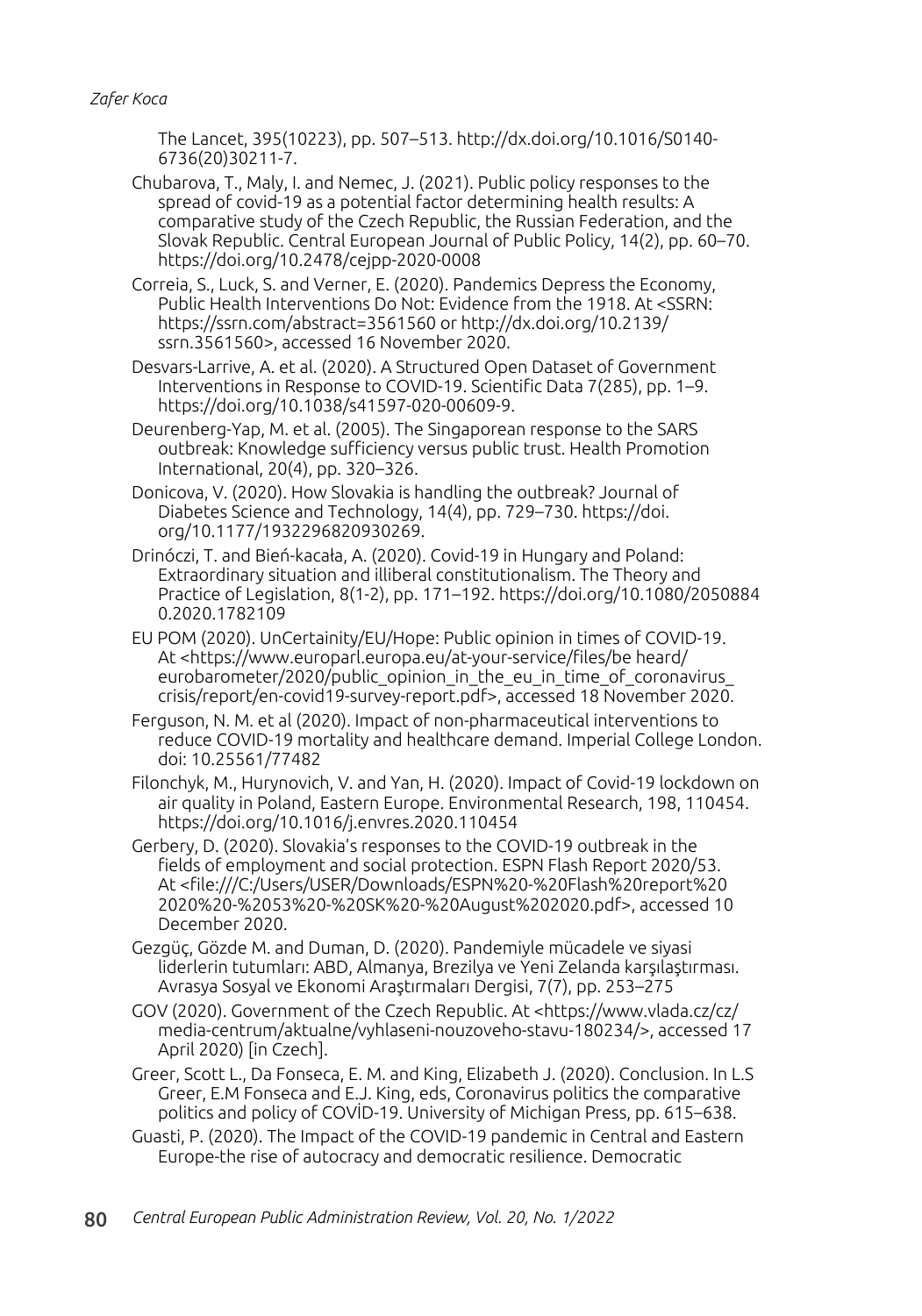Theory, 7(2), pp. 47–60. https://doi.org/10.3167/dt.2020.07020710.3389/ feduc.2020.00103

- Guha, A., Plzak, J. and Chovanec, M. (2020). Face to face with COVID-19: Highlights of challenges encountered in various ent practices across the Czech Republic (a national survey). European Archives of Oto-Rhino-Laryngology, 278(3), pp. 807–812. https://doi.org/10.1007/s00405-020- 06280-5
- Hatchett, R. J., Mecher, C. E. And Lipsitch, M. (2007). Public Health interventions and pandemic intensity during the 1918 Influenza Pandemic. Proceedings of the National Academy of Sciences 104(18), pp. 7582–7587.
- Hossain, M.P. et al. (2020). The Effects of border control and quarantine measures on global spread of COVID-19. medRxiv. Preprint. https://doi.org/ 10.1101/2020.03.13.20035261
- Jaraczewski, J. (2020). An emergency by any other name? Measures against the COVID-19 pandemic in Poland. At<https://verfassungsblog.de/an-emergencyby-any-other-name-measuresagainst- the-covid-19-pandemic-in-poland>, accessed 10 May 2021.
- Jarynowski, A. et al. (2020). Attempt to understand public-health relevant social dimensions of Covid-19 outbreak in Poland. Society Register, 4(3), pp. 7–44. https://doi.org/10.14746/sr.2020.4.3.01
- Komenda, M. et al. (2020). Complex reporting of the COVID-19 pandemic in the Czech Republic: Use of an interactive web-based app in practice. Journal of Medical Internet Research, 22(5), pp. 1–10.
- Kovács, K. (2021). Hungary and the pandemic: A pretext for expanding power, VerfBlog. At<https://verfassungsblog.de/hungary-and-the-pandemic-apretext-for-expanding-power/>, accessed on 16 April 2021. https://doi.org/ 10.17176/20210311-154209-0
- Kovács, K. (2020). Hungary's Orbánistan: A complete arsenal of emergency powers, VerfBlog. At<https://verfassungsblog.de/hungarys-orbanistan-acomplete-arsenal-of-emergency-powers>, accessed on 16 April 2021. https:// doi.org/10.17176/20200406-131348-0
- Kovács, A. and Zsigmond, T. (2020). Economic effects of Covid-19 on the V4 countries. At<https://relik.vse.cz/2020/download/pdf/321-Zsigmond-Tiborpaper.pdf>, accessed on 20 April 2020.
- Lai, S. et al. (2020). Effect of non-pharmaceutical interventions to contain COVID-19 in China. Nature, 585, pp. 410–413. https://doi.org/10.1038/ s41586-020-2293-x
- Lewnard, J.A. and Lo, N. C. (2020). Scientific and ethical basis for socialdistancing interventions against COVID-19. Lancet Infectious Disease, 20, pp. 631–633.
- Linka, K. et al. (2020). Outbreak dynamics of COVID-19 in Europe and the effect of travel restrictions, Computer Methods in Biomechanics and Biomedical Engineering, 23(11), pp. 710–717. https://doi.org/10.1080/10255842.2020.1 759560
- Löblová, O. (2020). Government response to COVID-19 in the Czech Republic: February–July 2020. Zdrowie Publiczne i Zarządzanie, 18 (1), pp. 75–79.
- Lu, H. et al. (2020). Outbreak of pneumonia of unknown etiology in Wuhan China: The Mystery and The Miracle. Journal of Medical Virology, 92(4), pp. 401–402. https://doi.org/10.1002/jmv.25678402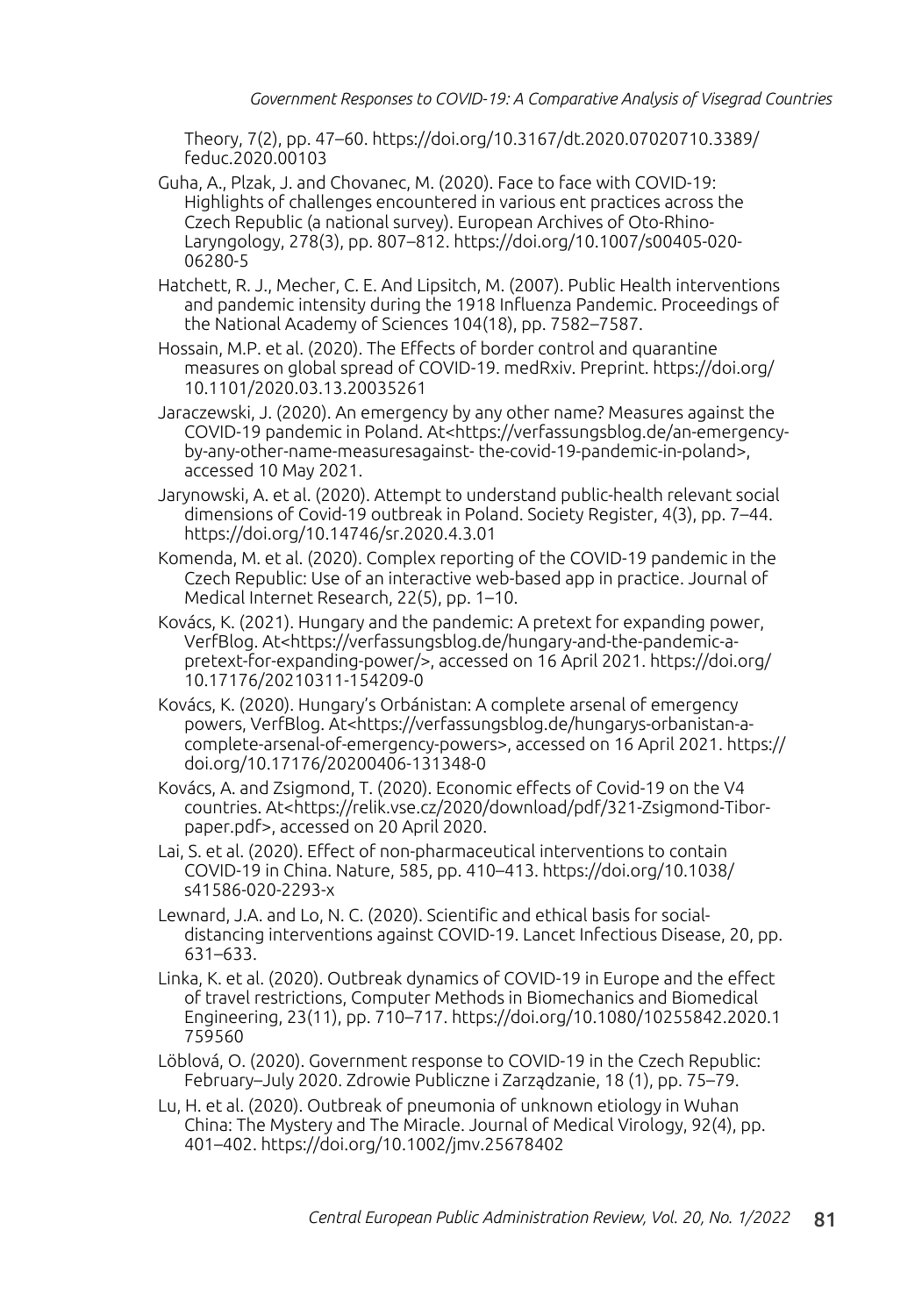- Mahase, E. (2020). China coronavirus: WHO declares international emergency as death toll exceeds 200. BMJ, 368. https://doi.org/10.1136/bmj.m408
- Markel, H. et al. (2007). Nonpharmaceutical interventions implemented by US cities during the 1918-1919 influenza pandemic. JAMA, 298(6), pp. 644–654.
- Matczak, M. (2020).When politics mixes with fighting the virus: Response to the COVID-19 pandemic in Poland. In P. Joyce, F. Maron and P. Sivanarain Reddy, eds. Good Public Governance in a Global Pandemic. Brussels: IIAS, pp. 349–357.
- McKee, M. et al. (2020). Are populist leaders creating the conditions for the spread of COVID-19? Comment on "A scoping review of populist radical right parties' influence on welfare policy and its implications for population health in Europe". International Journal of Health Policy Management,  $x(x)$ , pp. 1–5. https://doi.org/10.34172/ijhpm.2020.124
- Merkely, B. et al. (2020). Novel coronavirus pandemic in the Hungarian population, A cross-sectional nationwide survey to support the exit policy in Hungary. GeroScience, 42(4), pp. 1063–1074.
- Ministry of Health (2020), Coronavirus disease COVID-19. At <https://www.gov. si/en/topics/coronavirus-disease-covid-19/>, accessed 24 October 2020.
- Migone, A. R. (2020). The influence of national policy characteristics on COVID-19 containment policies: A comparative analysis. Policy Design and Practice, 3(3), pp. 259–276. https://doi.org/10.1080/25741292.2020.1804660

Nemec, J. (2020). Government transition in the time of the COVID-19 crisis: Slovak Case. International Journal of Public Leadership, 17(1), pp. 7–12. https://doi.org/10.1108/IJPL-05-2020-0040

- Nemec, J. and Spaček, D. (2020). The covid-19 pandemic and local government finance: Czech Republic and Slovakia. Journal of Public Budgeting, Accounting & Financial Management, 32(5), pp. 837–846. https://doi.org/ 10.1108/JPBAFM-07-2020-010
- Newton, K., Stolle, D. and Zmerli, S. (2018). Social and political trust. In E. M. Uslaner, ed, The Oxford Handbook of Social and Political Trust. New York: Oxford University Press, pp. 37–56.
- Nunan, D. and Brassey, J. (2020). What is the evidence for mass gatherings during global pandemics? A rapid summary of best-available evidence. Centre Evidence-Based Medicine, Nuffield Department of Primary Care Health Sciences University of Oxford, Trip Database, pp. 1–8.
- OECD/EU. (2020), Health at a glance: Europe 2020: State of health in the EU cycle, OECD Publishing. Paris, https://doi.org/10.1787/82129230-en.
- OECD (2019a). State of health in the EU: Hungary country health profile 2019. At <http://www.oecd.org/ health/Country-Health-Profiles-2019-Hungary.xls>, accessed 14 November 2020.
- OECD (2019b). State of health in the EU: Poland country health profile 2019. At <http://www.oecd.org/health/Country-Health-Profiles-2019-Poland.xls>, accessed 14 November 2020.
- OECD (2019c). State of health in the EU: Czechia country health profile 2019. At <http://www.oecd.org/health/Country-Health-Profiles-2019-Czechia.xls>, accessed 14 November 2020.
- OECD (2019d). State of health in the EU: Slovakia country health profile 2019. At <http://www.oecd.org/ health/Country-Health-Profiles-2019-Slovakia.xls >, accessed 14 November 2020.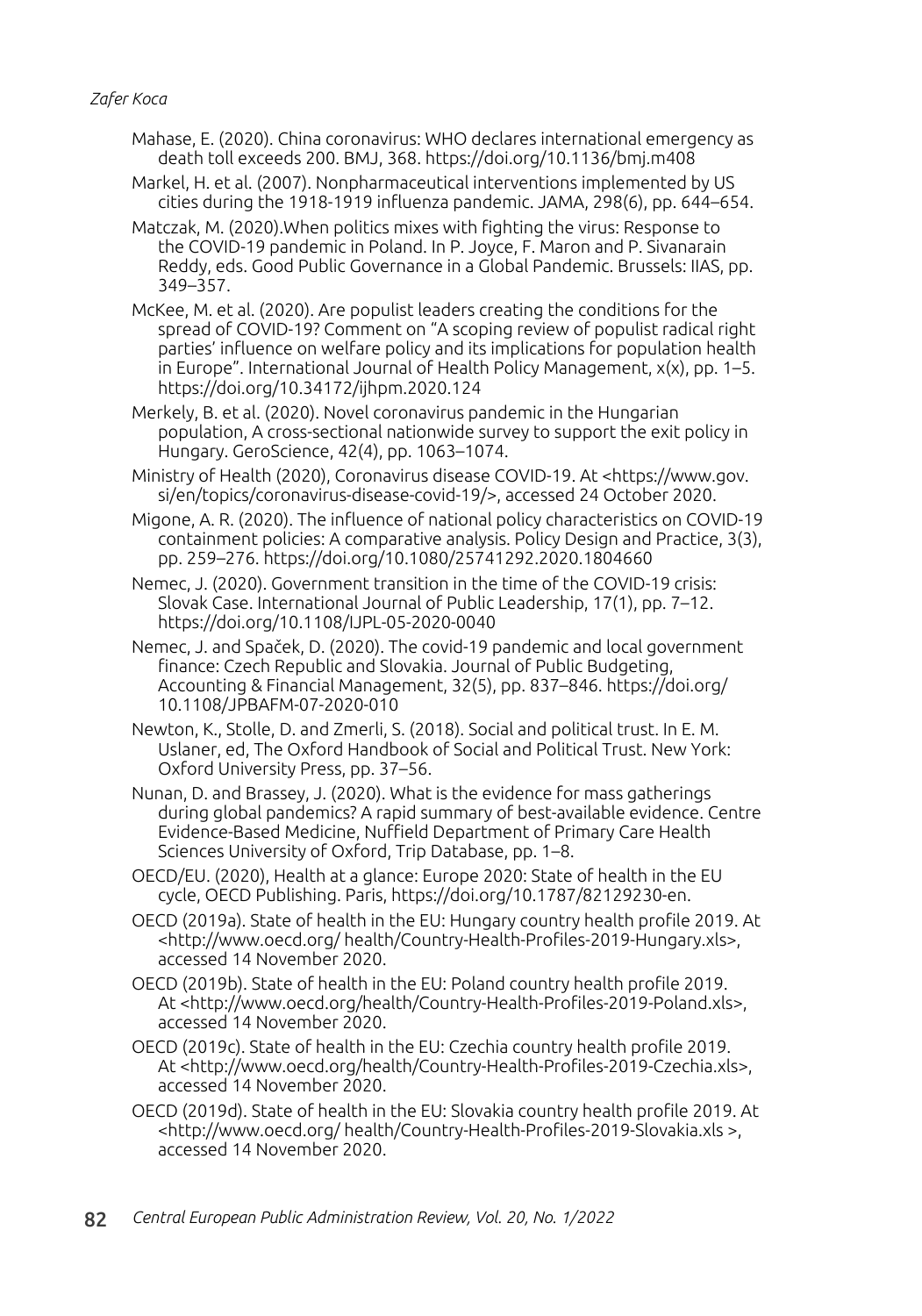- Pancevski, B., and Drew, H. (2020). Poorer nations in Europe's east could teach the west a lesson on coronavirus. At <https://www.wsj.com/articles/ poorer-eastern-european-nations-could-teach-the-west-a-lesson-oncoronavirus-11586 718779>, accessed 14 December 2020.
- Patiño-Lugo, D. F. et al. (2020). Non-pharmaceutical interventions for containment, mitigation and suppression of COVID-19 infection. Colombia Medica (Cali), 51(2), e-4266. http://doi.org/10.25100/cm.v51i2.426
- Pinkas, J. et al. (2020). Public health interventions to mitigate early spread of SARS-CoV-2 in Poland. Medical Science Monitor, 26, e924730.
- Pozo-Martin, F. et al. (2021). The impact of Non-Pharmaceutical interventions on COVID-19 pandemic growth in the 37 OECD member states. European Journal of Epidemiology, 36, pp. 629–640.
- Radio Prague International (2020). coronavirus: czechs returning from italy to stay in two-week quarantine. At <https://english.radio.cz/coronavirus-czechsreturning-italy-stay-two-week-quarantine-8106228>, accessed 26 October 2020.
- Röst G. et al. (2020). Early phase of the COVID-19 outbreak in Hungary and post-lockdown scenarios. Viruses, 12(7), p. 708. https://doi.org/10.3390/ v12070708. PMID: 32629880; PMCID: PMC7412537.
- Sagan, A. et al. (2021). A reversal of fortune: Comparison of health system responses to COVID-19 in the Visegrad Group during the early phases of the pandemic. Health Policy, https://doi.org/10.1016/j.healthpol.2021.10.
- Scholz, J. T. (1998). Trust, taxes, and compliance. In V. Braithwaite and M. Levi, eds, Trust and Governance. Russell Sage Foundation: New York, NY, USA, pp. 135–166.
- Schwartz, J. (2012). Compensating for the authoritarian advantage in crisis response: A comparative case study of SARS pandemic responses in China and Taiwan. Journal of Chinese Political Science, 17(3), pp. 313–331. https:// doi.org/10.1007/s11366-012-9204-4
- Slovak Spectator (2020). Three coronavirus cases confirmed in Slovakia. At <https://spectator.sme.sk/c/22352401/three-coronavirus-cases-in-slovakia. html>, accessed 1 January 2021.
- Szymczak, J. (2020). "Koronawirus w Lubuskiem. 44 godziny, dwa razy za wolno. Daleko do laboratorium" [Coronavirus in the Lubusz Voivodeship. 44 hours, a factor of two too slow. Far from the laboratory-->]. OKO.pressp (in Polish).
- Şencan, İ. and Kuzi, S. (2020). Global threat of COVID 19 and evacuation of the citizens of different countries. Turkish Journal of Medical Science, 50, pp. 534–543.
- Tait, R. (2020, March 30). Czechs get to work making masks after government decree. At <https://www.theguardian.com/world/2020/mar/30/czechs-getto-work-making-masks-after-government-decree-coronavirus>, accessed 25 January 2021.
- Thomson, S. and Ip, E. C. (2020). COVID-19 emergency measures and the impending authoritarian pandemic. Journal of Law and the Biosciences, 7(1), pp. 1–33. doi:10.1093/jlb/lsaa064
- Ting, D.S.W. et al. (2020). Digital technology and COVID-19. Nature Medicine, 26, 459–461. https://doi.org/10.1038/s41591-020-0824-5
- Travica, B. (2020). Containment strategies for COVID-19 pandemic. At <SSRN: https://ssrn.com/abstract=3604519 or http://dx.doi.org/10.2139/ ssrn.3604519>, accessed 18 November 2020.